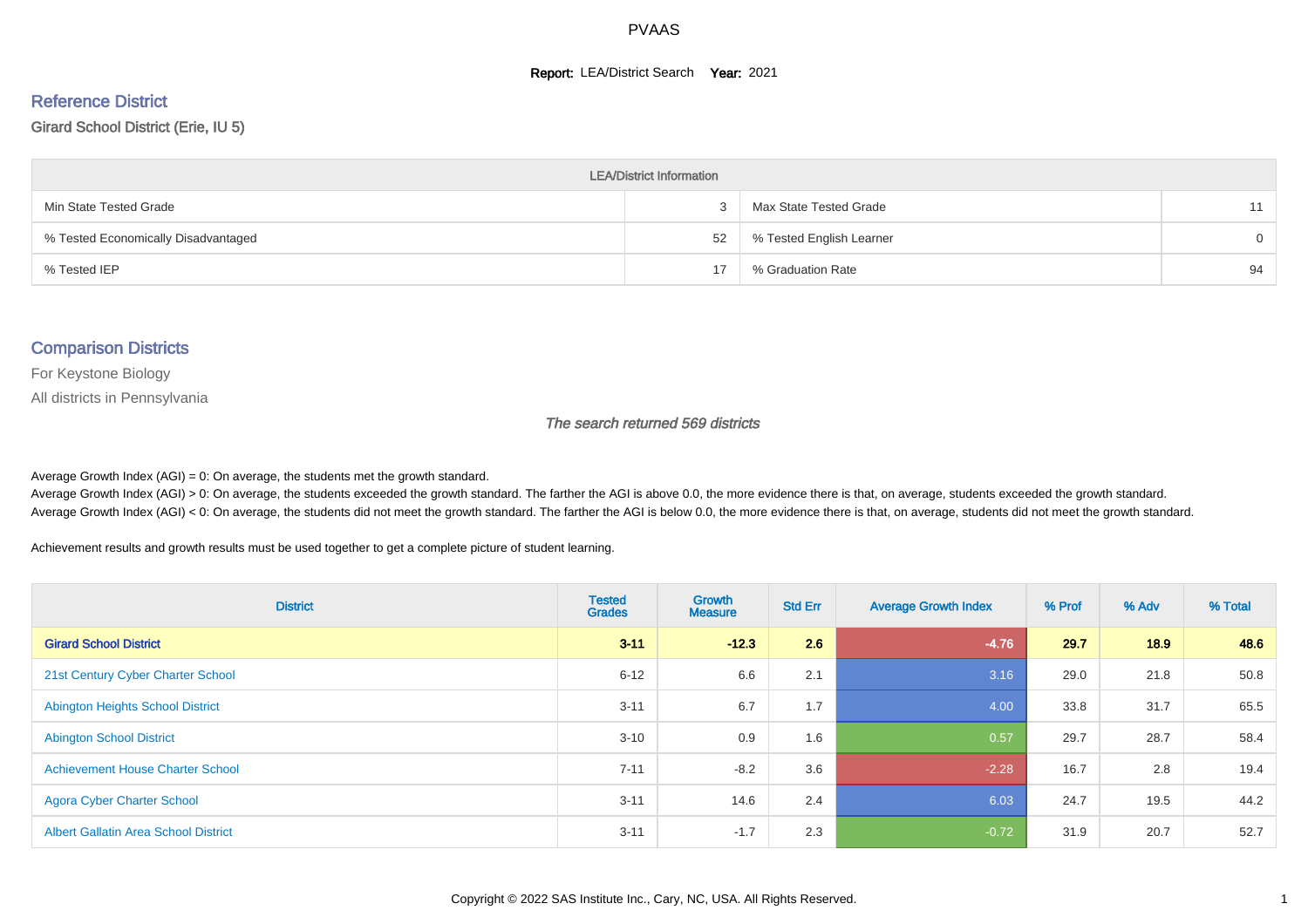| <b>District</b>                          | <b>Tested</b><br>Grades | <b>Growth</b><br><b>Measure</b> | <b>Std Err</b> | <b>Average Growth Index</b> | % Prof | % Adv | % Total |
|------------------------------------------|-------------------------|---------------------------------|----------------|-----------------------------|--------|-------|---------|
| <b>Girard School District</b>            | $3 - 11$                | $-12.3$                         | 2.6            | $-4.76$                     | 29.7   | 18.9  | 48.6    |
| <b>Aliquippa School District</b>         | $3 - 11$                | $-20.0$                         | 3.6            | $-5.54$                     | 1.7    | 0.0   | 1.7     |
| <b>Allegheny Valley School District</b>  | $3 - 11$                | $-1.9$                          | 3.9            | $-0.48$                     | 31.8   | 11.4  | 43.2    |
| Allegheny-Clarion Valley School District | $3 - 10$                | 12.3                            | 4.1            | 3.03                        | 33.3   | 19.0  | 52.4    |
| <b>Allentown City School District</b>    | $3 - 12$                | $-16.9$                         | 1.4            | $-12.37$                    | 5.9    | 0.4   | 6.3     |
| Altoona Area School District             | $3 - 12$                | 0.1                             | 1.5            | 0.07                        | 29.0   | 13.8  | 42.8    |
| Ambridge Area School District            | $3 - 12$                | $-19.4$                         | 2.5            | $-7.64$                     | 23.2   | 5.6   | 28.9    |
| <b>Annville-Cleona School District</b>   | $3 - 12$                | 1.1                             | 2.4            | 0.45                        | 34.8   | 13.6  | 48.5    |
| <b>Antietam School District</b>          | $3 - 10$                | $-9.5$                          | 3.7            | $-2.57$                     | 20.9   | 1.5   | 22.4    |
| <b>Apollo-Ridge School District</b>      | $3 - 12$                | 9.5                             | 3.0            | 3.23                        | 34.0   | 9.4   | 43.4    |
| <b>Armstrong School District</b>         | $3 - 11$                | 9.8                             | 1.6            | 6.22                        | 32.8   | 24.6  | 57.4    |
| Aspira Bilingual Cyber Charter School    | $3 - 11$                | 5.1                             | 5.8            | 0.87                        | 4.8    | 0.0   | 4.8     |
| <b>Athens Area School District</b>       | $3 - 11$                | 2.6                             | 2.3            | 1.11                        | 34.9   | 12.3  | 47.3    |
| <b>Austin Area School District</b>       | $3 - 11$                | 2.6                             | 6.0            | 0.43                        | 25.0   | 18.8  | 43.8    |
| <b>Avella Area School District</b>       | $3 - 12$                | 1.6                             | 4.7            | 0.34                        | 34.8   | 7.2   | 42.0    |
| <b>Avon Grove Charter School</b>         | $3 - 11$                | $9.8\,$                         | 3.1            | 3.18                        | 32.4   | 26.0  | 58.4    |
| <b>Avon Grove School District</b>        | $3 - 10$                | 7.6                             | 1.4            | 5.29                        | 33.7   | 33.2  | 67.0    |
| <b>Avonworth School District</b>         | $3 - 10$                | $-6.2$                          | 2.3            | $-2.68$                     | 35.9   | 14.1  | 50.0    |
| <b>Bald Eagle Area School District</b>   | $3 - 11$                | 7.6                             | 2.5            | 3.00                        | 31.6   | 15.6  | 47.3    |
| <b>Baldwin-Whitehall School District</b> | $3 - 11$                | $-5.5$                          | 1.9            | $-2.93$                     | 32.0   | 14.7  | 46.7    |
| <b>Bangor Area School District</b>       | $3 - 12$                | $-1.2$                          | 2.0            | $-0.60$                     | 25.8   | 12.7  | 38.5    |
| <b>Beaver Area School District</b>       | $3 - 10$                | $-3.0$                          | 2.5            | $-1.16$                     | 25.8   | 27.8  | 53.6    |
| <b>Bedford Area School District</b>      | $3 - 11$                | 6.4                             | 2.4            | 2.68                        | 31.0   | 20.6  | 51.6    |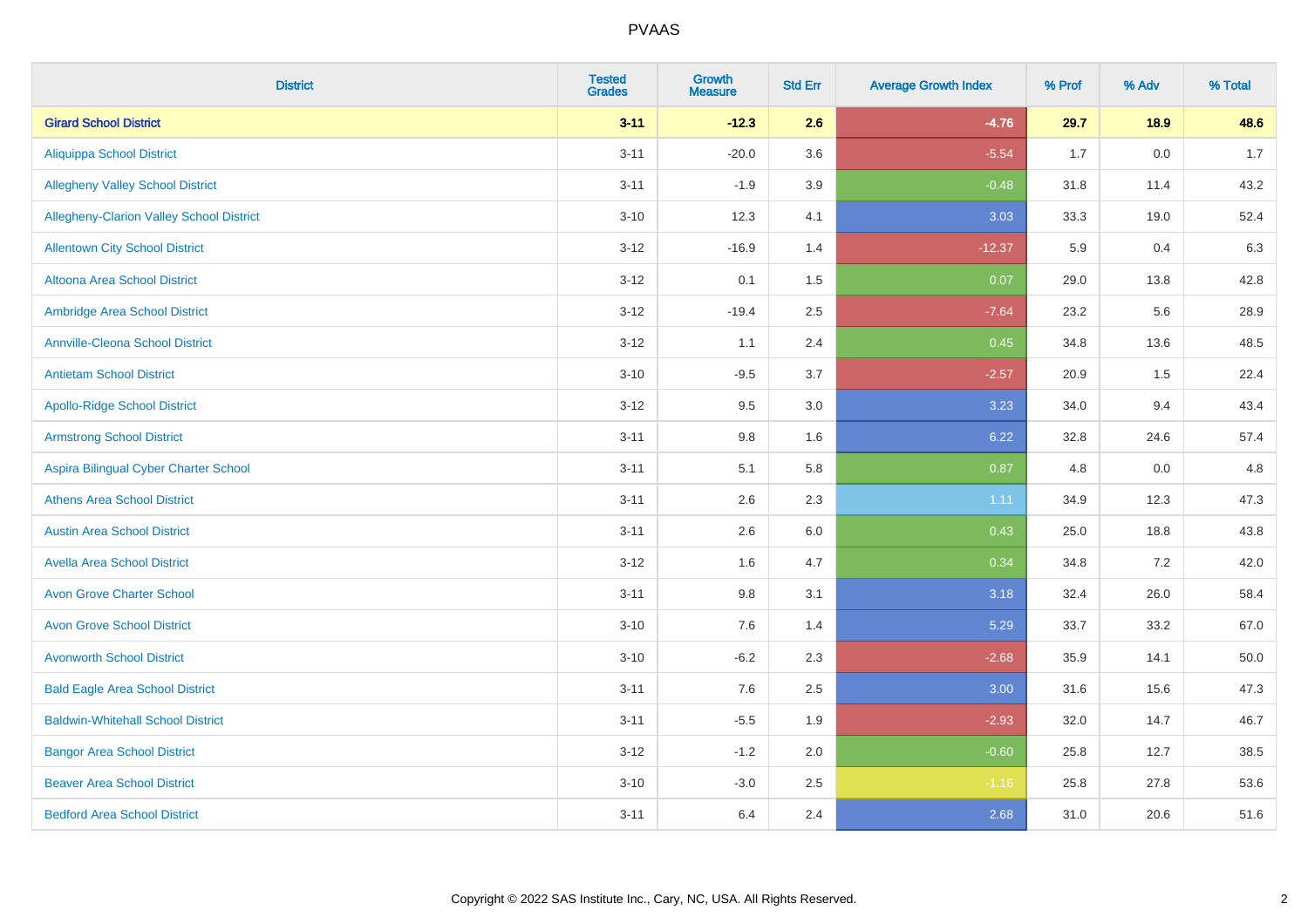| <b>District</b>                              | <b>Tested</b><br><b>Grades</b> | <b>Growth</b><br><b>Measure</b> | <b>Std Err</b> | <b>Average Growth Index</b> | % Prof | % Adv | % Total |
|----------------------------------------------|--------------------------------|---------------------------------|----------------|-----------------------------|--------|-------|---------|
| <b>Girard School District</b>                | $3 - 11$                       | $-12.3$                         | 2.6            | $-4.76$                     | 29.7   | 18.9  | 48.6    |
| <b>Belle Vernon Area School District</b>     | $3 - 11$                       | 11.1                            | 2.3            | 4.88                        | 31.6   | 25.4  | 57.1    |
| <b>Bellefonte Area School District</b>       | $3 - 11$                       | 6.7                             | 2.0            | 3.34                        | 28.8   | 21.5  | 50.2    |
| <b>Bellwood-Antis School District</b>        | $3 - 10$                       | $3.5\,$                         | 2.8            | 1.24                        | 40.9   | 19.4  | 60.2    |
| <b>Belmont Charter School</b>                | $3 - 10$                       | 2.2                             | 3.4            | 0.64                        | 5.3    | 1.8   | 7.0     |
| <b>Bensalem Township School District</b>     | $3 - 11$                       | 1.0                             | 1.6            | 0.63                        | 24.3   | 10.7  | 34.9    |
| <b>Benton Area School District</b>           | $3 - 10$                       | 8.1                             | 4.0            | 2.01                        | 35.7   | 28.6  | 64.3    |
| <b>Bentworth School District</b>             | $3 - 11$                       | 7.0                             | 3.0            | 2.36                        | 26.6   | 17.0  | 43.6    |
| <b>Berlin Brothersvalley School District</b> | $3 - 11$                       | 19.6                            | 4.0            | 4.93                        | 28.3   | 41.3  | 69.6    |
| <b>Bermudian Springs School District</b>     | $3 - 11$                       | $2.5\,$                         | 2.4            | 1.05                        | 31.8   | 23.5  | 55.3    |
| <b>Berwick Area School District</b>          | $3 - 11$                       | $-6.9$                          | 2.4            | $-2.84$                     | 22.3   | 11.5  | 33.8    |
| <b>Bethel Park School District</b>           | $3 - 11$                       | $-4.4$                          | 1.7            | $-2.62$                     | 40.1   | 27.3  | 67.4    |
| <b>Bethlehem Area School District</b>        | $3 - 11$                       | $-4.5$                          | 1.1            | $-3.91$                     | 20.4   | 11.3  | 31.7    |
| <b>Bethlehem-Center School District</b>      | $3 - 10$                       | 2.1                             | 3.5            | 0.59                        | 32.3   | 4.6   | 36.9    |
| <b>Big Beaver Falls Area School District</b> | $3 - 11$                       | $-17.9$                         | 2.8            | $-6.27$                     | 9.4    | 2.8   | 12.2    |
| <b>Big Spring School District</b>            | $3 - 11$                       | $-9.8$                          | 2.3            | $-4.32$                     | 23.6   | 12.9  | 36.5    |
| <b>Blackhawk School District</b>             | $3 - 11$                       | 2.0                             | 2.3            | 0.87                        | 34.6   | 20.7  | 55.3    |
| <b>Blacklick Valley School District</b>      | $3 - 11$                       | $-0.9$                          | 3.9            | $-0.23$                     | 7.7    | 7.7   | 15.4    |
| <b>Blairsville-Saltsburg School District</b> | $3 - 11$                       | $-7.5$                          | 2.8            | $-2.67$                     | 20.1   | 8.2   | 28.3    |
| <b>Bloomsburg Area School District</b>       | $3 - 10$                       | 4.3                             | 3.4            | 1.26                        | 36.5   | 20.6  | 57.1    |
| <b>Blue Mountain School District</b>         | $3 - 10$                       | 12.2                            | 2.1            | 5.81                        | 30.7   | 26.1  | 56.8    |
| <b>Blue Ridge School District</b>            | $3 - 11$                       | 8.3                             | 3.7            | 2.24                        | 29.6   | 9.3   | 38.9    |
| <b>Boyertown Area School District</b>        | $3 - 11$                       | $-2.9$                          | 1.4            | $-2.06$                     | 30.8   | 22.6  | 53.4    |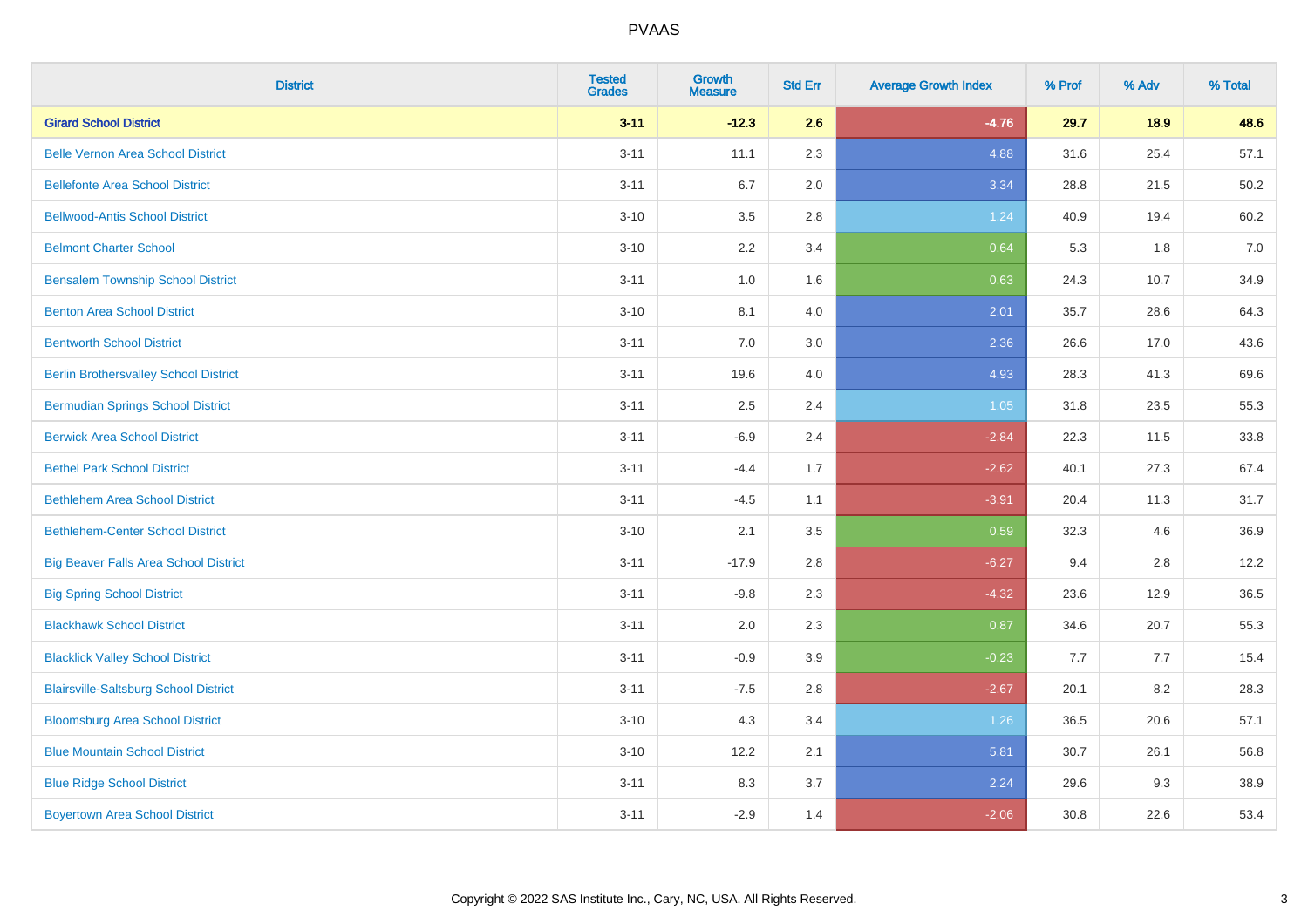| <b>District</b>                                 | <b>Tested</b><br><b>Grades</b> | <b>Growth</b><br><b>Measure</b> | <b>Std Err</b> | <b>Average Growth Index</b> | % Prof | % Adv | % Total  |
|-------------------------------------------------|--------------------------------|---------------------------------|----------------|-----------------------------|--------|-------|----------|
| <b>Girard School District</b>                   | $3 - 11$                       | $-12.3$                         | 2.6            | $-4.76$                     | 29.7   | 18.9  | 48.6     |
| Boys Latin Of Philadelphia Charter School       | $6 - 12$                       | $-8.0$                          | 2.7            | $-3.02$                     | 1.4    | 0.0   | 1.4      |
| <b>Bradford Area School District</b>            | $3 - 12$                       | $-1.8$                          | 2.3            | $-0.79$                     | 31.2   | 16.7  | 47.9     |
| <b>Brandywine Heights Area School District</b>  | $3 - 11$                       | 5.8                             | 2.6            | 2.27                        | 27.7   | 28.6  | 56.2     |
| <b>Brentwood Borough School District</b>        | $3 - 11$                       | 1.3                             | 3.0            | 0.44                        | 20.2   | 16.0  | 36.2     |
| <b>Bristol Borough School District</b>          | $3 - 12$                       | $-5.9$                          | 2.9            | $-2.00$                     | 27.8   | 3.3   | 31.1     |
| <b>Bristol Township School District</b>         | $3 - 11$                       | $-7.4$                          | 1.4            | $-5.32$                     | 13.8   | 4.6   | 18.4     |
| <b>Brockway Area School District</b>            | $3 - 11$                       | $-0.4$                          | 3.5            | $-0.11$                     | 41.2   | 13.8  | 55.0     |
| <b>Brookville Area School District</b>          | $3 - 11$                       | 6.8                             | 3.1            | 2.19                        | 46.1   | 14.6  | 60.7     |
| <b>Brownsville Area School District</b>         | $3 - 12$                       | $3.9\,$                         | 3.8            | 1.04                        | 22.0   | 8.5   | $30.5\,$ |
| <b>Bucks County Technical High School</b>       | $9 - 10$                       | $-2.9$                          | 2.2            | $-1.29$                     | 27.7   | 10.4  | 38.2     |
| <b>Burgettstown Area School District</b>        | $3 - 11$                       | $-11.2$                         | 3.2            | $-3.46$                     | 16.0   | 2.7   | 18.7     |
| <b>Burrell School District</b>                  | $3 - 11$                       | $-1.5$                          | 3.3            | $-0.44$                     | 27.8   | 17.7  | 45.6     |
| <b>Butler Area School District</b>              | $3 - 11$                       | $-14.1$                         | 1.5            | $-9.60$                     | 26.4   | 11.1  | 37.5     |
| California Area School District                 | $3 - 10$                       | $-13.7$                         | 4.5            | $-3.06$                     | 41.7   | 16.7  | 58.3     |
| <b>Cambria Heights School District</b>          | $3 - 10$                       | $-6.2$                          | 2.9            | $-2.11$                     | 25.0   | 13.0  | 38.0     |
| <b>Cameron County School District</b>           | $3 - 12$                       | $-5.0$                          | 4.4            | $-1.12$                     | 34.9   | 4.8   | 39.7     |
| <b>Camp Hill School District</b>                | $3 - 12$                       | 20.7                            | 2.9            | 7.00                        | 32.3   | 41.4  | 73.7     |
| <b>Canon-Mcmillan School District</b>           | $3 - 11$                       | $-5.0$                          | 1.5            | $-3.25$                     | 30.8   | 28.5  | 59.3     |
| <b>Canton Area School District</b>              | $3 - 11$                       | 8.4                             | 2.9            | 2.92                        | 13.8   | 23.0  | 36.8     |
| Capital Area School for the Arts Charter School | $9 - 11$                       | 14.2                            | 4.5            | 3.13                        | 27.5   | 30.0  | 57.5     |
| <b>Carbon Career &amp; Technical Institute</b>  | $9 - 11$                       | $-9.3$                          | 3.2            | $-2.92$                     | 19.6   | 2.2   | 21.7     |
| <b>Carbondale Area School District</b>          | $3 - 10$                       | $-2.8$                          | 3.2            | $-0.87$                     | 27.5   | 2.9   | 30.4     |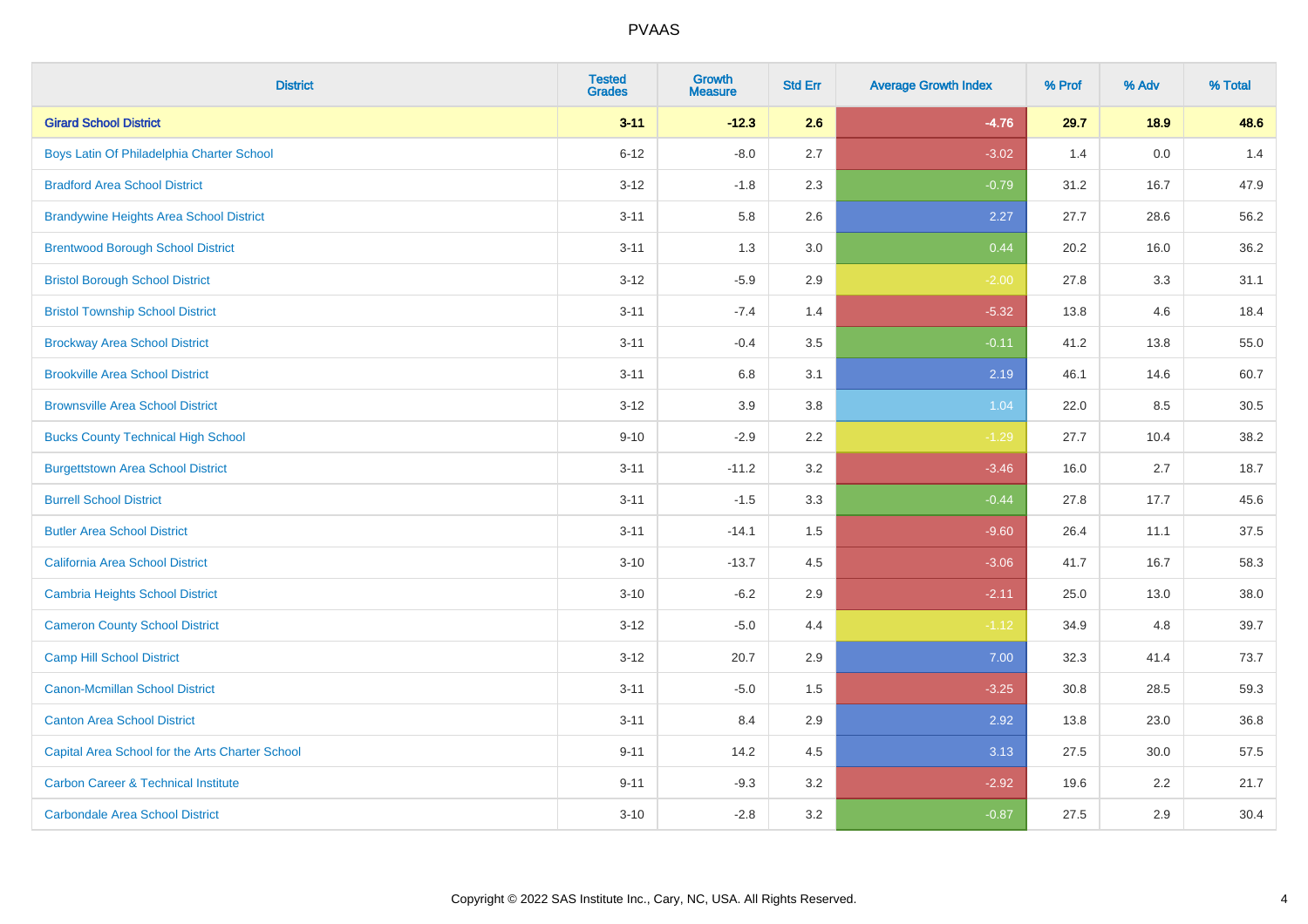| <b>District</b>                                         | <b>Tested</b><br><b>Grades</b> | <b>Growth</b><br><b>Measure</b> | <b>Std Err</b> | <b>Average Growth Index</b> | % Prof | % Adv   | % Total |
|---------------------------------------------------------|--------------------------------|---------------------------------|----------------|-----------------------------|--------|---------|---------|
| <b>Girard School District</b>                           | $3 - 11$                       | $-12.3$                         | 2.6            | $-4.76$                     | 29.7   | 18.9    | 48.6    |
| <b>Carlisle Area School District</b>                    | $3 - 11$                       | $-5.2$                          | 1.7            | $-2.99$                     | 28.0   | 19.3    | 47.3    |
| <b>Carlynton School District</b>                        | $3 - 11$                       | $-2.0$                          | 3.2            | $-0.62$                     | 27.9   | $5.2\,$ | 33.1    |
| <b>Carmichaels Area School District</b>                 | $3 - 10$                       | $-7.0$                          | 3.1            | $-2.30$                     | 17.8   | 9.6     | 27.4    |
| Catasauqua Area School District                         | $3-12$                         | $-7.3$                          | 2.8            | $-2.58$                     | 27.1   | 11.2    | 38.3    |
| <b>Centennial School District</b>                       | $3 - 10$                       | 1.5                             | 1.5            | 0.98                        | 23.6   | 12.4    | 36.0    |
| Center For Student Learning Charter School At Pennsbury | $6 - 12$                       | $-3.3$                          | 6.0            | $-0.55$                     | 23.1   | 0.0     | 23.1    |
| <b>Central Bucks School District</b>                    | $3 - 11$                       | 15.5                            | 0.9            | 17.94                       | 34.8   | 41.4    | 76.2    |
| <b>Central Cambria School District</b>                  | $3 - 11$                       | $-12.7$                         | 2.3            | $-5.61$                     | 19.4   | 7.4     | 26.9    |
| <b>Central Columbia School District</b>                 | $3 - 12$                       | 0.3                             | 2.3            | 0.12                        | 25.4   | 37.6    | 63.0    |
| <b>Central Dauphin School District</b>                  | $3 - 11$                       | $-5.2$                          | 1.2            | $-4.24$                     | 29.3   | 8.7     | 38.0    |
| <b>Central Fulton School District</b>                   | $3 - 11$                       | $-13.3$                         | 3.2            | $-4.20$                     | 18.1   | 9.7     | 27.8    |
| <b>Central Greene School District</b>                   | $3 - 11$                       | $-0.4$                          | 2.5            | $-0.15$                     | 27.8   | 14.8    | 42.6    |
| <b>Central Valley School District</b>                   | $3 - 10$                       | 4.7                             | 2.6            | 1.83                        | 37.8   | 18.5    | 56.3    |
| <b>Central York School District</b>                     | $3 - 12$                       | 12.9                            | 1.5            | 8.64                        | 31.4   | 24.1    | 55.5    |
| <b>Chambersburg Area School District</b>                | $3 - 11$                       | $-5.6$                          | 1.3            | $-4.42$                     | 24.2   | 15.2    | 39.4    |
| <b>Charleroi School District</b>                        | $3 - 11$                       | $-4.3$                          | 2.7            | $-1.55$                     | 22.2   | 15.9    | 38.1    |
| <b>Chartiers Valley School District</b>                 | $3 - 11$                       | $-9.1$                          | 2.1            | $-4.23$                     | 20.7   | 17.4    | 38.0    |
| <b>Chartiers-Houston School District</b>                | $3 - 10$                       | $-16.5$                         | 3.5            | $-4.79$                     | 26.3   | 6.6     | 32.9    |
| <b>Cheltenham School District</b>                       | $3 - 11$                       | $-17.6$                         | 2.0            | $-8.74$                     | 24.4   | 8.3     | 32.6    |
| <b>Chester Charter Scholars Academy Charter School</b>  | $3 - 12$                       | $-6.2$                          | 3.3            | $-1.88$                     | 2.2    | 0.0     | 2.2     |
| <b>Chester-Upland School District</b>                   | $3 - 11$                       | $-3.6$                          | 2.6            | $-1.38$                     | 1.6    | 0.0     | 1.6     |
| <b>Chestnut Ridge School District</b>                   | $3 - 12$                       | 4.0                             | 2.9            | 1.38                        | 33.2   | 11.0    | 44.2    |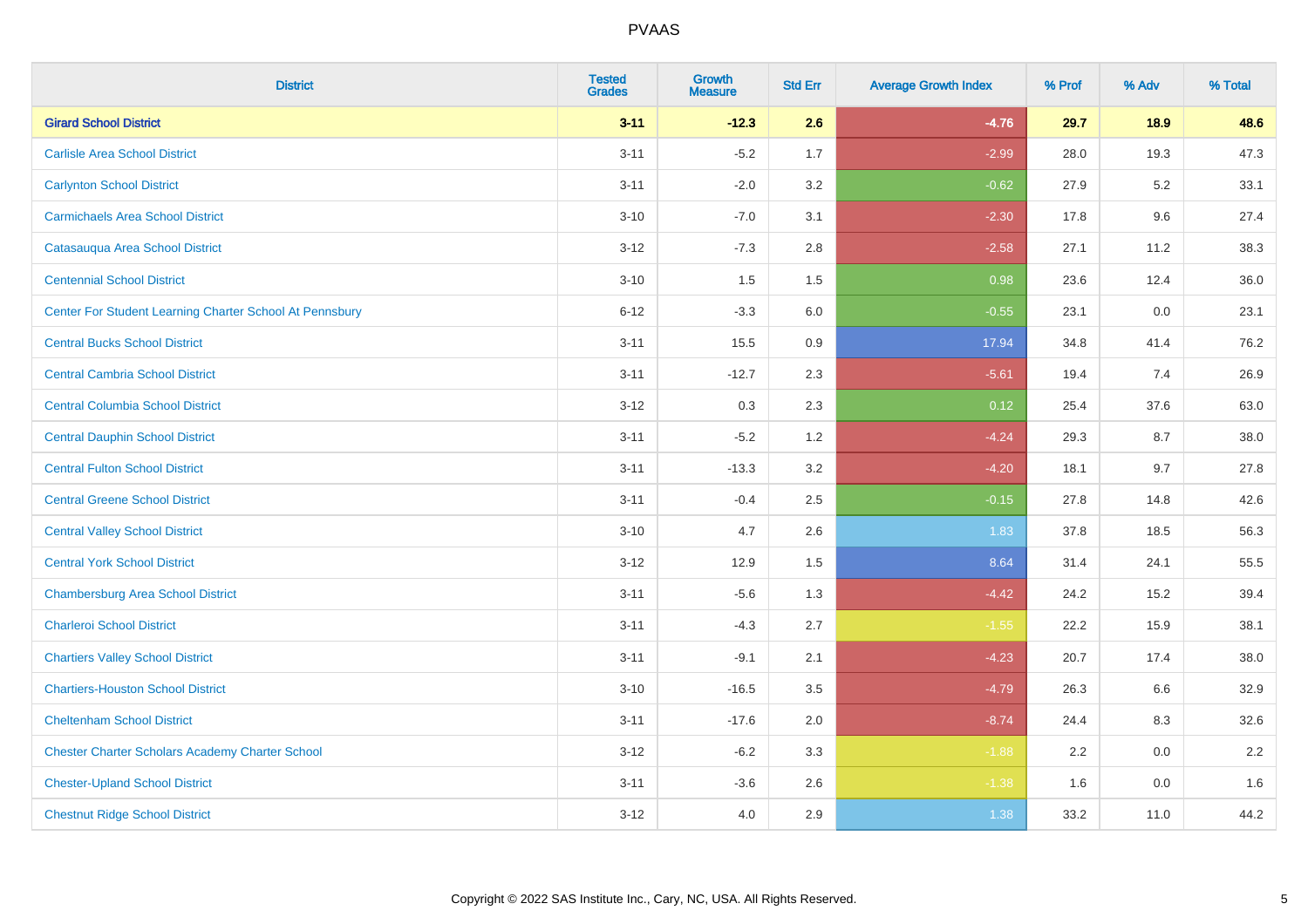| <b>District</b>                                    | <b>Tested</b><br><b>Grades</b> | <b>Growth</b><br><b>Measure</b> | <b>Std Err</b> | <b>Average Growth Index</b> | % Prof | % Adv   | % Total |
|----------------------------------------------------|--------------------------------|---------------------------------|----------------|-----------------------------|--------|---------|---------|
| <b>Girard School District</b>                      | $3 - 11$                       | $-12.3$                         | 2.6            | $-4.76$                     | 29.7   | 18.9    | 48.6    |
| <b>Chichester School District</b>                  | $3 - 11$                       | $-1.8$                          | 4.2            | $-0.44$                     | 40.0   | 14.0    | 54.0    |
| <b>City CHS</b>                                    | $10 - 11$                      | $-5.6$                          | 2.4            | $-2.34$                     | 15.9   | 1.5     | 17.4    |
| <b>Clairton City School District</b>               | $3 - 11$                       | $-1.6$                          | $5.0\,$        | $-0.32$                     | 3.8    | $0.5\,$ | 4.4     |
| <b>Clarion Area School District</b>                | $3 - 11$                       | 3.2                             | 3.7            | 0.88                        | 31.7   | 13.3    | 45.0    |
| <b>Clarion-Limestone Area School District</b>      | $3 - 12$                       | $-10.0$                         | 3.6            | $-2.76$                     | 28.3   | 20.0    | 48.3    |
| <b>Claysburg-Kimmel School District</b>            | $3 - 11$                       | $-1.2$                          | 5.2            | $-0.22$                     | 5.0    | 0.0     | $5.0$   |
| <b>Clearfield Area School District</b>             | $3 - 10$                       | $-1.3$                          | 3.7            | $-0.34$                     | 43.9   | 24.6    | 68.4    |
| <b>Coatesville Area School District</b>            | $3 - 11$                       | $-9.5$                          | 1.6            | $-5.81$                     | 12.8   | 3.3     | 16.2    |
| <b>Cocalico School District</b>                    | $3 - 11$                       | 12.3                            | 1.9            | 6.48                        | 28.2   | 32.3    | 60.5    |
| <b>Collegium Charter School</b>                    | $3 - 10$                       | 21.2                            | 2.6            | 8.18                        | 25.4   | 16.4    | 41.8    |
| <b>Colonial School District</b>                    | $3 - 11$                       | 22.1                            | 1.6            | 13.55                       | 27.2   | 43.5    | 70.6    |
| <b>Columbia Borough School District</b>            | $3 - 12$                       | $-1.1$                          | 3.6            | $-0.31$                     | 17.2   | 1.7     | 19.0    |
| <b>Columbia-Montour AVTS</b>                       | $9 - 10$                       | $-7.1$                          | 2.8            | $-2.52$                     | 19.5   | 3.2     | 22.7    |
| <b>Commodore Perry School District</b>             | $3 - 11$                       | $-10.4$                         | 4.5            | $-2.30$                     | 29.4   | 5.9     | 35.3    |
| <b>Commonwealth Charter Academy Charter School</b> | $3 - 10$                       | 4.2                             | 1.6            | 2.68                        | 27.0   | 15.6    | 42.5    |
| Community Academy Of Philadelphia Charter School   | $3 - 11$                       | 0.1                             | 2.6            | 0.06                        | 9.7    | 2.6     | 12.4    |
| <b>Conemaugh Township Area School District</b>     | $3 - 12$                       | 4.8                             | 3.5            | 1.39                        | 30.9   | 27.8    | 58.8    |
| <b>Conemaugh Valley School District</b>            | $3 - 12$                       | $-6.3$                          | 4.1            | $-1.54$                     | 23.7   | 5.1     | 28.8    |
| <b>Conestoga Valley School District</b>            | $3 - 11$                       | 2.4                             | 1.7            | 1.43                        | 35.0   | 23.5    | 58.5    |
| <b>Conewago Valley School District</b>             | $3 - 12$                       | 7.6                             | 1.7            | 4.46                        | 41.3   | 19.4    | 60.6    |
| <b>Conneaut School District</b>                    | $3 - 12$                       | $-2.3$                          | 2.6            | $-0.91$                     | 27.4   | 9.7     | 37.1    |
| <b>Connellsville Area School District</b>          | $3 - 11$                       | $-5.3$                          | 2.0            | $-2.67$                     | 24.2   | 5.0     | 29.1    |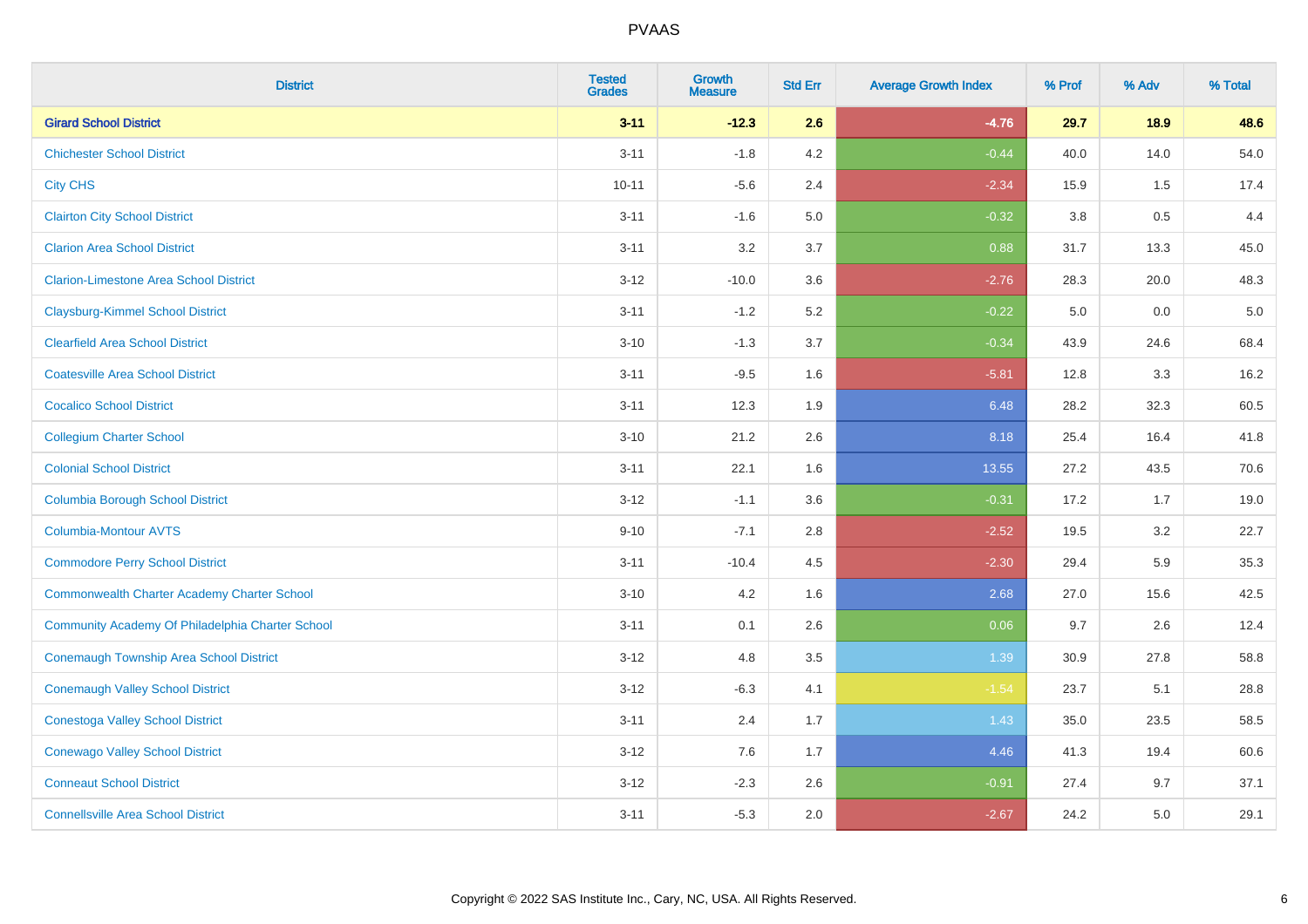| <b>District</b>                           | <b>Tested</b><br><b>Grades</b> | <b>Growth</b><br><b>Measure</b> | <b>Std Err</b> | <b>Average Growth Index</b> | % Prof | % Adv | % Total |
|-------------------------------------------|--------------------------------|---------------------------------|----------------|-----------------------------|--------|-------|---------|
| <b>Girard School District</b>             | $3 - 11$                       | $-12.3$                         | 2.6            | $-4.76$                     | 29.7   | 18.9  | 48.6    |
| <b>Conrad Weiser Area School District</b> | $3 - 11$                       | 7.1                             | 2.1            | 3.34                        | 28.2   | 14.4  | 42.6    |
| <b>Cornell School District</b>            | $3 - 11$                       | $-5.5$                          | 4.6            | $-1.20$                     | 11.3   | 3.2   | 14.5    |
| <b>Cornwall-Lebanon School District</b>   | $3 - 11$                       | $8.2\,$                         | 1.6            | 5.24                        | 28.0   | 20.5  | 48.6    |
| <b>Corry Area School District</b>         | $3 - 11$                       | $-6.8$                          | 2.3            | $-3.01$                     | 24.0   | 8.8   | 32.8    |
| <b>Coudersport Area School District</b>   | $3 - 11$                       | 14.8                            | 3.4            | 4.33                        | 34.7   | 28.0  | 62.7    |
| <b>Council Rock School District</b>       | $3 - 11$                       | 13.5                            | 1.1            | 12.27                       | 32.0   | 35.4  | 67.4    |
| <b>Cranberry Area School District</b>     | $3 - 12$                       | $-0.9$                          | 3.1            | $-0.29$                     | 25.5   | 9.7   | 35.2    |
| <b>Crawford Central School District</b>   | $3 - 11$                       | 5.7                             | 2.1            | 2.71                        | 26.4   | 15.8  | 42.1    |
| <b>Crestwood School District</b>          | $3 - 11$                       | $-3.4$                          | $2.2\,$        | $-1.52$                     | 33.1   | 21.7  | 54.9    |
| <b>Cumberland Valley School District</b>  | $3-12$                         | 18.6                            | 1.2            | 15.79                       | 31.3   | 39.2  | 70.5    |
| <b>Dallas School District</b>             | $3 - 11$                       | 8.1                             | 2.1            | 3.87                        | 32.4   | 22.4  | 54.8    |
| <b>Dallastown Area School District</b>    | $3 - 11$                       | 19.9                            | 1.4            | 14.14                       | 36.8   | 34.2  | 71.0    |
| Daniel Boone Area School District         | $3-12$                         | 0.9                             | 1.9            | 0.46                        | 28.9   | 22.0  | 51.0    |
| <b>Danville Area School District</b>      | $3 - 11$                       | 18.4                            | 2.6            | 7.19                        | 32.0   | 46.1  | 78.1    |
| <b>Dauphin County Technical School</b>    | $9 - 11$                       | $-3.9$                          | 2.3            | $-1.67$                     | 18.3   | 11.1  | 29.3    |
| <b>Deer Lakes School District</b>         | $3 - 11$                       | $-10.0$                         | 2.5            | $-4.02$                     | 27.7   | 9.9   | 37.6    |
| <b>Delaware Valley School District</b>    | $3 - 11$                       | 15.7                            | 1.6            | 9.62                        | 36.7   | 32.1  | 68.8    |
| <b>Derry Area School District</b>         | $3 - 11$                       | $-11.8$                         | 2.6            | $-4.53$                     | 34.8   | 6.1   | 40.9    |
| <b>Derry Township School District</b>     | $3 - 10$                       | 20.1                            | 2.0            | 10.20                       | 32.8   | 46.9  | 79.7    |
| <b>Donegal School District</b>            | $3 - 12$                       | 5.9                             | 2.2            | 2.72                        | 34.1   | 23.1  | 57.2    |
| <b>Dover Area School District</b>         | $3 - 12$                       | 7.1                             | 1.9            | 3.78                        | 33.0   | 18.7  | 51.7    |
| Downingtown Area School District          | $3 - 11$                       | 4.4                             | 1.1            | 4.06                        | 30.1   | 32.0  | 62.2    |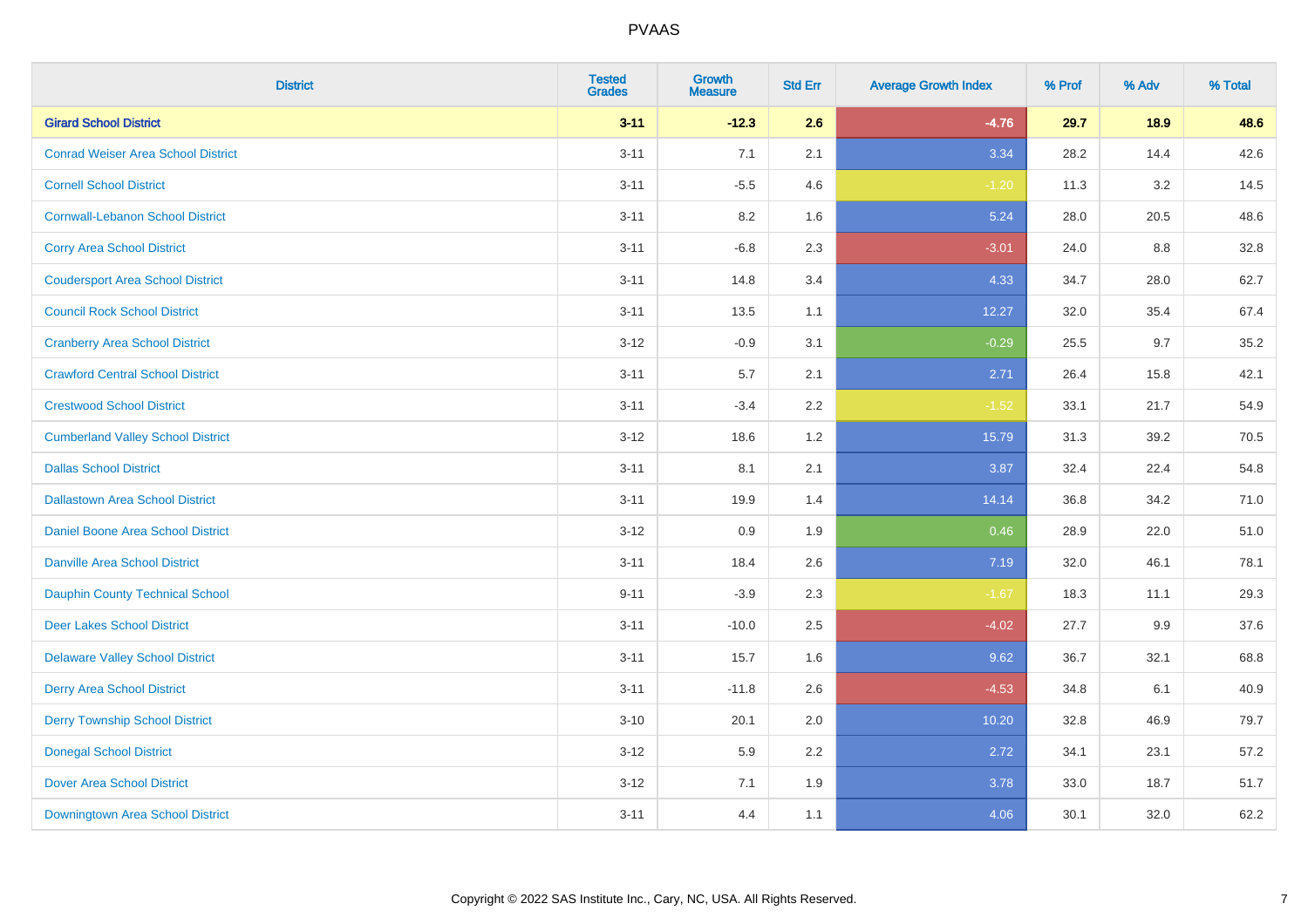| <b>District</b>                                   | <b>Tested</b><br><b>Grades</b> | <b>Growth</b><br><b>Measure</b> | <b>Std Err</b> | <b>Average Growth Index</b> | % Prof | % Adv | % Total |
|---------------------------------------------------|--------------------------------|---------------------------------|----------------|-----------------------------|--------|-------|---------|
| <b>Girard School District</b>                     | $3 - 11$                       | $-12.3$                         | 2.6            | $-4.76$                     | 29.7   | 18.9  | 48.6    |
| Dr Robert Ketterer Charter School Inc             | $6 - 12$                       | 7.1                             | 4.3            | 1.66                        | 7.3    | 1.7   | 9.0     |
| <b>Dubois Area School District</b>                | $3 - 11$                       | $-2.8$                          | 2.0            | $-1.37$                     | 35.5   | 19.0  | 54.6    |
| <b>Dunmore School District</b>                    | $3 - 11$                       | $-12.2$                         | 2.7            | $-4.51$                     | 15.0   | 5.3   | 20.4    |
| <b>East Allegheny School District</b>             | $3 - 11$                       | $-6.4$                          | 3.0            | $-2.11$                     | 21.0   | 7.4   | 28.4    |
| <b>East Lycoming School District</b>              | $3 - 11$                       | $-10.9$                         | 2.1            | $-5.08$                     | 22.5   | 8.2   | 30.8    |
| <b>East Penn School District</b>                  | $3 - 11$                       | 8.9                             | 1.2            | 7.61                        | 32.8   | 26.4  | 59.2    |
| East Pennsboro Area School District               | $3 - 11$                       | 4.8                             | 2.1            | 2.26                        | 36.8   | 16.9  | 53.7    |
| <b>East Stroudsburg Area School District</b>      | $3 - 11$                       | $-4.9$                          | 1.4            | $-3.38$                     | 22.7   | 12.5  | 35.2    |
| <b>Eastern Lancaster County School District</b>   | $3 - 12$                       | 2.9                             | 3.2            | 0.91                        | 35.2   | 36.4  | 71.6    |
| <b>Eastern Lebanon County School District</b>     | $3 - 11$                       | 4.0                             | 2.1            | 1.89                        | 23.5   | 11.5  | 35.0    |
| <b>Eastern York School District</b>               | $3 - 11$                       | $-6.2$                          | 2.3            | $-2.70$                     | 27.8   | 18.5  | 46.4    |
| <b>Easton Area School District</b>                | $3 - 12$                       | 6.3                             | 1.3            | 4.91                        | 24.1   | 13.0  | 37.1    |
| <b>Elizabeth Forward School District</b>          | $3 - 11$                       | $-5.5$                          | 2.5            | $-2.25$                     | 32.2   | 12.8  | 45.0    |
| <b>Elizabethtown Area School District</b>         | $3 - 12$                       | 7.1                             | 1.7            | 4.19                        | 36.4   | 27.6  | 64.0    |
| <b>Elk Lake School District</b>                   | $3 - 11$                       | $-6.1$                          | 2.9            | $-2.12$                     | 26.3   | 11.6  | 37.9    |
| <b>Ellwood City Area School District</b>          | $3 - 11$                       | $-12.5$                         | 3.1            | $-4.00$                     | 26.7   | 8.7   | 35.4    |
| <b>Environmental Charter School At Frick Park</b> | $3-9$                          | $-6.2$                          | 3.7            | $-1.67$                     | 25.9   | 3.4   | 29.3    |
| <b>Ephrata Area School District</b>               | $3 - 11$                       | $6.8\,$                         | 1.7            | 4.08                        | 31.6   | 17.1  | 48.8    |
| <b>Erie City School District</b>                  | $3 - 12$                       | $-4.5$                          | 1.4            | $-3.09$                     | 13.4   | 6.7   | 20.1    |
| Esperanza Academy Charter School                  | $4 - 11$                       | 2.1                             | 2.1            | 1.01                        | 14.2   | 3.6   | 17.8    |
| <b>Esperanza Cyber Charter School</b>             | $3 - 11$                       | 7.1                             | 6.1            | 1.15                        | 8.8    | 2.9   | 11.8    |
| <b>Everett Area School District</b>               | $3 - 11$                       | $-1.1$                          | 3.1            | $-0.34$                     | 34.2   | 13.2  | 47.4    |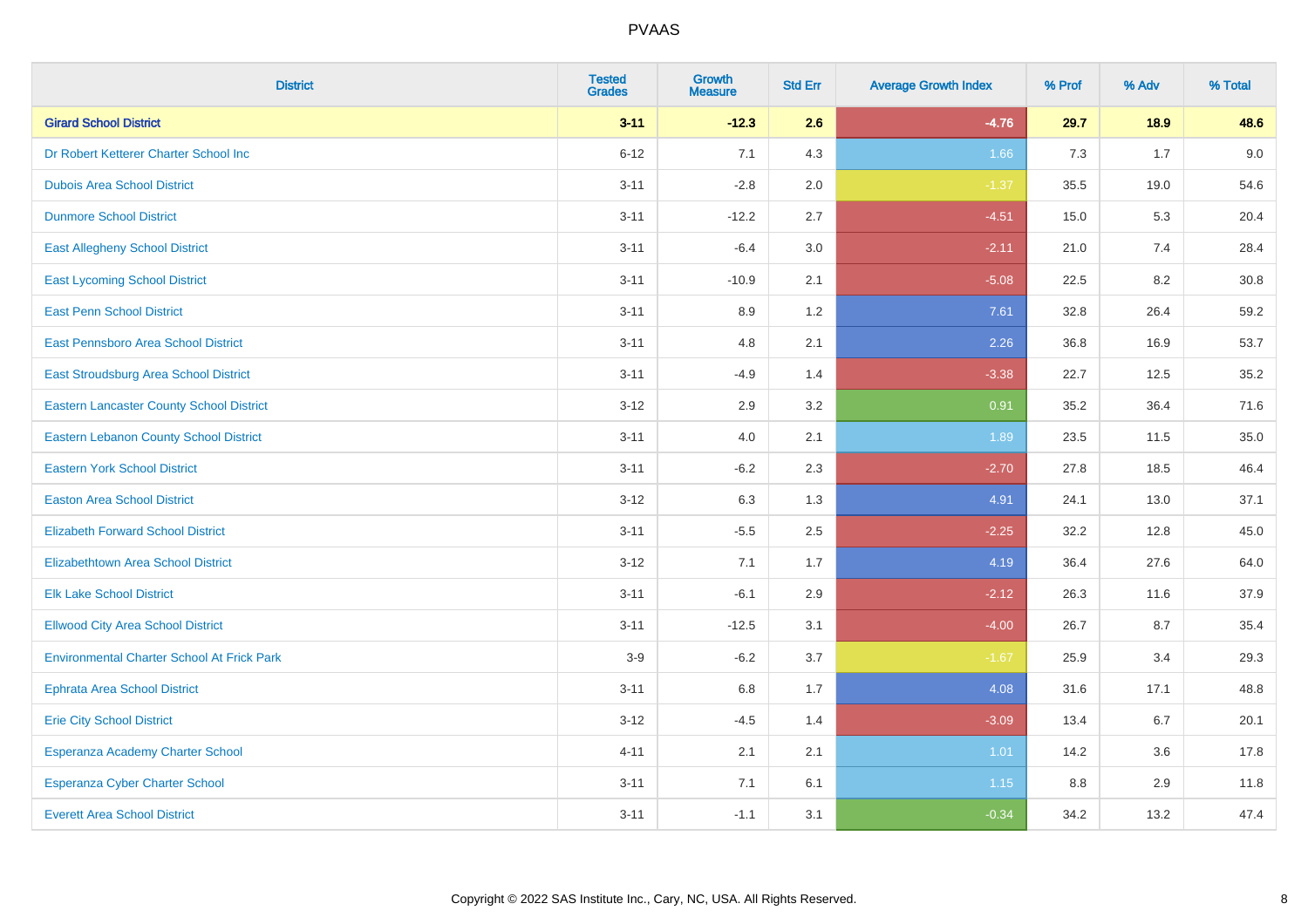| <b>District</b>                                   | <b>Tested</b><br><b>Grades</b> | <b>Growth</b><br><b>Measure</b> | <b>Std Err</b> | <b>Average Growth Index</b> | % Prof | % Adv | % Total |
|---------------------------------------------------|--------------------------------|---------------------------------|----------------|-----------------------------|--------|-------|---------|
| <b>Girard School District</b>                     | $3 - 11$                       | $-12.3$                         | 2.6            | $-4.76$                     | 29.7   | 18.9  | 48.6    |
| <b>Evergreen Community Charter School</b>         | $6 - 11$                       | $-1.1$                          | 4.7            | $-0.23$                     | 34.6   | 26.9  | 61.5    |
| <b>Executive Education Academy Charter School</b> | $3 - 10$                       | $-14.6$                         | 3.0            | $-4.81$                     | 8.5    | 1.2   | 9.8     |
| <b>Exeter Township School District</b>            | $3 - 11$                       | $-1.0$                          | 1.7            | $-0.58$                     | 27.2   | 15.6  | 42.8    |
| <b>Fairfield Area School District</b>             | $3 - 11$                       | $-0.5$                          | 3.6            | $-0.13$                     | 43.9   | 6.1   | 50.0    |
| <b>Fairview School District</b>                   | $3 - 11$                       | 8.3                             | 2.4            | 3.43                        | 41.9   | 34.9  | 76.7    |
| <b>Fannett-Metal School District</b>              | $3 - 11$                       | $-22.3$                         | 4.8            | $-4.65$                     | 16.4   | 6.6   | 23.0    |
| <b>Farrell Area School District</b>               | $3 - 11$                       | $-1.9$                          | 4.2            | $-0.44$                     | 9.3    | 11.6  | 20.9    |
| <b>Ferndale Area School District</b>              | $3 - 10$                       | $-1.1$                          | 4.1            | $-0.27$                     | 21.0   | 7.9   | 29.0    |
| <b>Fleetwood Area School District</b>             | $3 - 10$                       | 10.4                            | 2.0            | 5.19                        | 31.7   | 25.8  | 57.5    |
| <b>Forbes Road School District</b>                | $3 - 11$                       | $-11.5$                         | 4.7            | $-2.43$                     | 23.1   | 10.3  | 33.3    |
| <b>Forest Area School District</b>                | $3 - 11$                       | $-1.8$                          | 4.7            | $-0.37$                     | 18.9   | 15.1  | 34.0    |
| <b>Forest City Regional School District</b>       | $3 - 12$                       | $-1.2$                          | 3.6            | $-0.33$                     | 26.5   | 8.2   | 34.7    |
| <b>Forest Hills School District</b>               | $3 - 11$                       | 1.8                             | 2.5            | 0.71                        | 28.8   | 10.3  | 39.1    |
| <b>Fort Cherry School District</b>                | $3 - 10$                       | $-0.7$                          | 3.1            | $-0.21$                     | 30.6   | 14.1  | 44.7    |
| <b>Fort Leboeuf School District</b>               | $3 - 11$                       | 3.5                             | 2.2            | 1.58                        | 32.0   | 16.8  | 48.8    |
| Fox Chapel Area School District                   | $3 - 11$                       | 17.6                            | 1.9            | 9.47                        | 22.9   | 52.0  | 74.9    |
| <b>Franklin Area School District</b>              | $3 - 11$                       | $-3.7$                          | 2.6            | $-1.43$                     | 30.5   | 5.9   | 36.4    |
| <b>Franklin Regional School District</b>          | $3 - 11$                       | 11.3                            | 1.8            | 6.13                        | 30.0   | 35.0  | 65.0    |
| <b>Frazier School District</b>                    | $3 - 11$                       | $-18.9$                         | 3.4            | $-5.49$                     | 18.3   | 1.4   | 19.7    |
| <b>Freedom Area School District</b>               | $3 - 11$                       | $-6.3$                          | 3.1            | $-2.04$                     | 22.9   | 8.4   | 31.3    |
| <b>Freeport Area School District</b>              | $3 - 10$                       | $-0.2$                          | 2.1            | $-0.10$                     | 37.4   | 29.8  | 67.2    |
| <b>Galeton Area School District</b>               | $3 - 11$                       | 5.4                             | 5.4            | 1.01                        | 33.3   | 22.2  | 55.6    |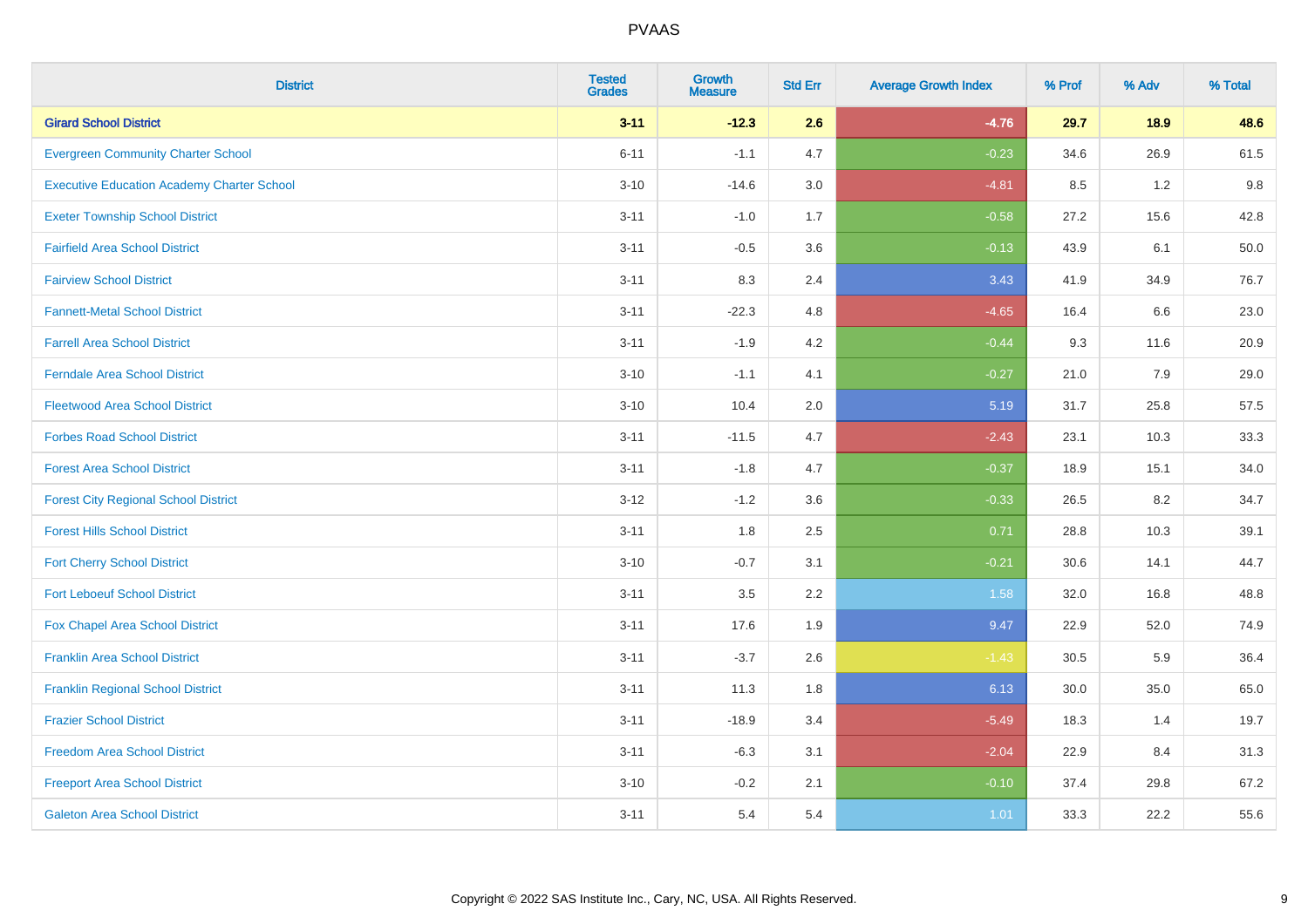| <b>District</b>                               | <b>Tested</b><br><b>Grades</b> | <b>Growth</b><br><b>Measure</b> | <b>Std Err</b> | <b>Average Growth Index</b> | % Prof | % Adv | % Total |
|-----------------------------------------------|--------------------------------|---------------------------------|----------------|-----------------------------|--------|-------|---------|
| <b>Girard School District</b>                 | $3 - 11$                       | $-12.3$                         | 2.6            | $-4.76$                     | 29.7   | 18.9  | 48.6    |
| <b>Garnet Valley School District</b>          | $3 - 10$                       | 0.2                             | 1.7            | 0.13                        | 34.9   | 26.4  | 61.3    |
| <b>Gateway School District</b>                | $3 - 11$                       | 3.1                             | 2.0            | 1.55                        | 35.7   | 18.5  | 54.2    |
| <b>General Mclane School District</b>         | $3 - 11$                       | $-10.7$                         | 2.4            | $-4.40$                     | 34.0   | 15.6  | 49.6    |
| <b>Gettysburg Area School District</b>        | $3 - 11$                       | $-6.0$                          | 2.0            | $-3.02$                     | 28.8   | 19.6  | 48.5    |
| <b>Girard School District</b>                 | $3 - 11$                       | $-12.3$                         | 2.6            | $-4.76$                     | 29.7   | 18.9  | 48.6    |
| <b>Glendale School District</b>               | $3 - 10$                       | 7.9                             | 3.5            | 2.25                        | 42.6   | 9.3   | 51.8    |
| <b>Governor Mifflin School District</b>       | $3 - 11$                       | $-4.4$                          | 1.6            | $-2.69$                     | 30.3   | 7.7   | 38.0    |
| <b>Great Valley School District</b>           | $3 - 11$                       | 5.4                             | 2.0            | 2.77                        | 33.8   | 33.5  | 67.3    |
| <b>Greater Johnstown School District</b>      | $3 - 11$                       | $-3.5$                          | 2.4            | $-1.45$                     | 10.3   | 1.3   | 11.5    |
| <b>Greater Latrobe School District</b>        | $3 - 11$                       | $-14.1$                         | 2.0            | $-7.14$                     | 41.0   | 12.6  | 53.6    |
| <b>Greater Nanticoke Area School District</b> | $3 - 12$                       | $-6.8$                          | 2.6            | $-2.58$                     | 15.2   | 8.9   | 24.1    |
| <b>Greencastle-Antrim School District</b>     | $3 - 11$                       | $-0.3$                          | 2.0            | $-0.14$                     | 30.9   | 22.2  | 53.1    |
| <b>Greensburg Salem School District</b>       | $3 - 11$                       | $-6.9$                          | 2.2            | $-3.06$                     | 30.3   | 13.3  | 43.6    |
| <b>Greenville Area School District</b>        | $3 - 11$                       | $-13.2$                         | 3.0            | $-4.45$                     | 32.1   | 4.6   | 36.7    |
| <b>Greenwood School District</b>              | $3 - 11$                       | 11.3                            | 3.6            | 3.14                        | 31.2   | 32.8  | 63.9    |
| <b>Grove City Area School District</b>        | $3-12$                         | $-8.8$                          | 2.3            | $-3.89$                     | 25.6   | 16.4  | 42.0    |
| <b>Halifax Area School District</b>           | $3 - 11$                       | 5.8                             | 3.5            | 1.64                        | 32.1   | 18.9  | 50.9    |
| <b>Hamburg Area School District</b>           | $3 - 11$                       | $0.6\,$                         | 2.4            | 0.25                        | 28.0   | 15.5  | 43.6    |
| <b>Hampton Township School District</b>       | $3 - 11$                       | 7.4                             | 2.0            | 3.79                        | 37.9   | 39.2  | 77.0    |
| <b>Hanover Area School District</b>           | $3 - 11$                       | $-14.7$                         | 4.7            | $-3.13$                     | 12.1   | 3.0   | 15.2    |
| <b>Hanover Public School District</b>         | $3 - 11$                       | $-12.4$                         | 2.7            | $-4.50$                     | 22.7   | 6.2   | 28.9    |
| <b>Harbor Creek School District</b>           | $3 - 11$                       | 13.4                            | 2.3            | 5.80                        | 34.5   | 40.7  | 75.2    |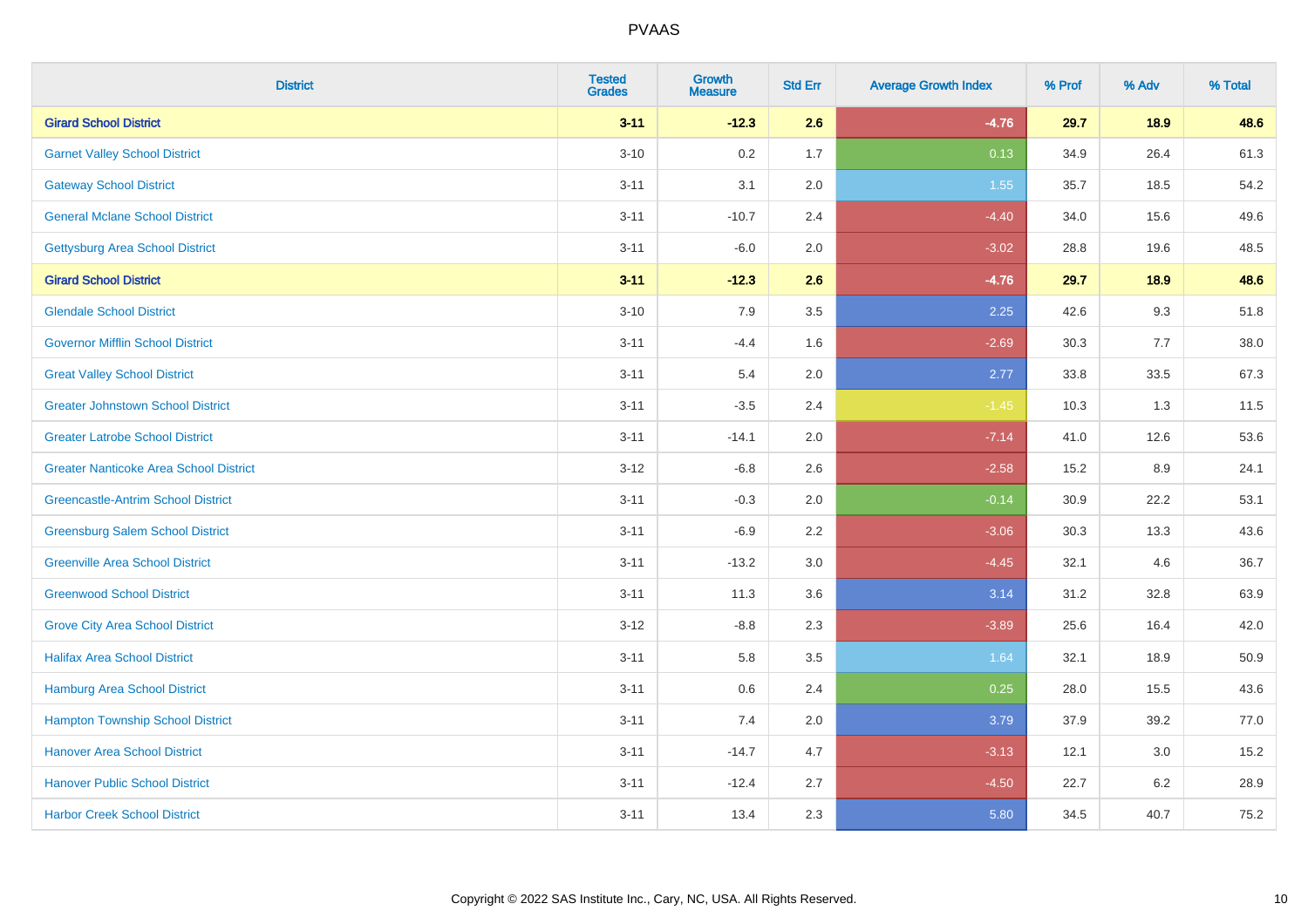| <b>District</b>                               | <b>Tested</b><br><b>Grades</b> | <b>Growth</b><br><b>Measure</b> | <b>Std Err</b> | <b>Average Growth Index</b> | % Prof | % Adv   | % Total |
|-----------------------------------------------|--------------------------------|---------------------------------|----------------|-----------------------------|--------|---------|---------|
| <b>Girard School District</b>                 | $3 - 11$                       | $-12.3$                         | 2.6            | $-4.76$                     | 29.7   | 18.9    | 48.6    |
| <b>Harmony Area School District</b>           | $3 - 10$                       | $-5.7$                          | 5.0            | $-1.13$                     | 33.3   | $0.0\,$ | 33.3    |
| <b>Harrisburg City School District</b>        | $3 - 11$                       | $-0.2$                          | 2.0            | $-0.11$                     | 6.0    | 2.0     | 8.0     |
| Hatboro-Horsham School District               | $3 - 11$                       | $-2.7$                          | 1.6            | $-1.65$                     | 27.9   | 17.9    | 45.8    |
| <b>Haverford Township School District</b>     | $3 - 11$                       | 1.4                             | 1.4            | 1.05                        | 36.7   | 26.3    | 63.0    |
| <b>Hazleton Area School District</b>          | $3 - 11$                       | 6.0                             | 1.6            | 3.85                        | 20.5   | 9.0     | 29.5    |
| <b>Hempfield Area School District</b>         | $3 - 12$                       | $-10.2$                         | 1.6            | $-6.37$                     | 28.1   | 19.2    | 47.3    |
| <b>Hempfield School District</b>              | $3 - 11$                       | 13.4                            | 1.3            | 10.53                       | 29.9   | 36.8    | 66.7    |
| <b>Hermitage School District</b>              | $3 - 12$                       | 14.0                            | 2.5            | 5.59                        | 34.0   | 27.0    | 61.0    |
| <b>Highlands School District</b>              | $3 - 11$                       | $-1.3$                          | 2.3            | $-0.55$                     | 32.6   | 10.5    | 43.0    |
| <b>Hollidaysburg Area School District</b>     | $3 - 11$                       | $-2.7$                          | 1.6            | $-1.64$                     | 32.6   | 15.2    | 47.8    |
| <b>Homer-Center School District</b>           | $3 - 11$                       | $8.8\,$                         | 3.5            | 2.53                        | 38.0   | 17.7    | 55.8    |
| Hope For Hyndman Charter School               | $3 - 11$                       | 5.1                             | 5.8            | 0.88                        | 14.3   | 7.1     | 21.4    |
| <b>Hopewell Area School District</b>          | $3 - 11$                       | 0.8                             | 2.6            | 0.31                        | 34.5   | 12.4    | 46.9    |
| Huntingdon Area School District               | $3 - 11$                       | 5.8                             | 2.6            | 2.28                        | 27.8   | 17.4    | 45.2    |
| Imhotep Institute Charter High School         | $9 - 11$                       | $-17.6$                         | 5.8            | $-3.03$                     | 15.4   | 0.0     | 15.4    |
| <b>Indiana Area School District</b>           | $3 - 11$                       | 12.0                            | 2.0            | 5.98                        | 30.0   | 30.4    | 60.3    |
| <b>Innovative Arts Academy Charter School</b> | $6 - 11$                       | $-7.2$                          | 2.5            | $-2.83$                     | 2.0    | 0.0     | $2.0\,$ |
| Insight PA Cyber Charter School               | $3 - 11$                       | $-9.4$                          | 5.8            | $-1.62$                     | 25.6   | 4.6     | 30.2    |
| <b>Interboro School District</b>              | $3 - 12$                       | $-8.4$                          | 2.0            | $-4.27$                     | 27.6   | 6.4     | 34.1    |
| <b>Iroquois School District</b>               | $3 - 11$                       | 13.6                            | 2.8            | 4.83                        | 33.3   | 16.0    | 49.4    |
| <b>Jamestown Area School District</b>         | $3 - 11$                       | $-9.5$                          | 4.1            | $-2.33$                     | 41.5   | 4.9     | 46.3    |
| Jeannette City School District                | $3 - 11$                       | $-0.7$                          | 3.4            | $-0.20$                     | 26.8   | 4.1     | 30.9    |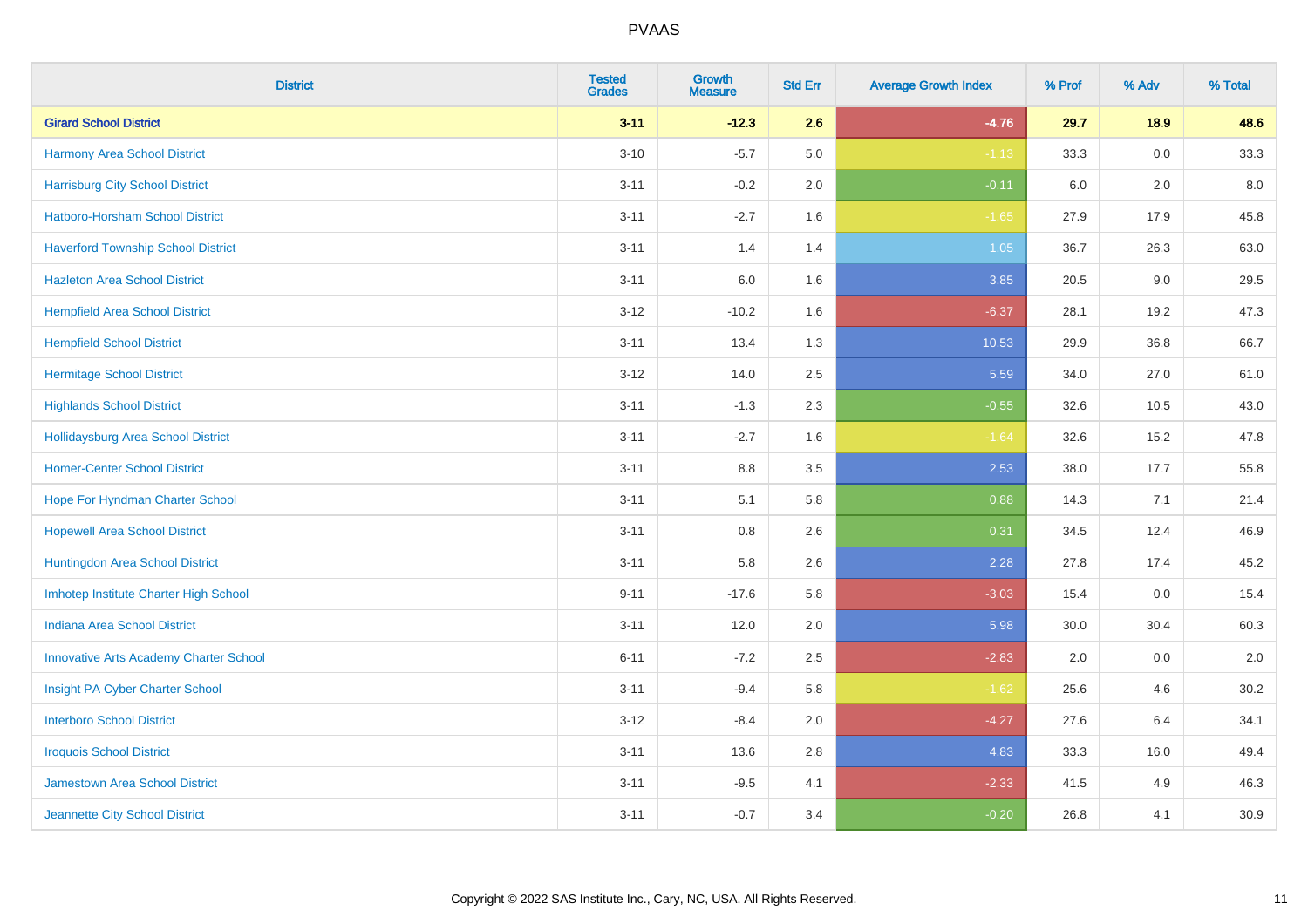| <b>District</b>                                 | <b>Tested</b><br><b>Grades</b> | <b>Growth</b><br><b>Measure</b> | <b>Std Err</b> | <b>Average Growth Index</b> | % Prof | % Adv   | % Total |
|-------------------------------------------------|--------------------------------|---------------------------------|----------------|-----------------------------|--------|---------|---------|
| <b>Girard School District</b>                   | $3 - 11$                       | $-12.3$                         | 2.6            | $-4.76$                     | 29.7   | 18.9    | 48.6    |
| Jefferson County-Dubois AVTS                    | $9 - 11$                       | $-11.7$                         | 3.1            | $-3.72$                     | 17.6   | $2.8\,$ | 20.4    |
| Jefferson-Morgan School District                | $3 - 10$                       | $-12.0$                         | 3.9            | $-3.09$                     | 28.6   | 6.1     | 34.7    |
| <b>Jenkintown School District</b>               | $3 - 11$                       | $-7.9$                          | 4.1            | $-1.92$                     | 34.1   | 27.3    | 61.4    |
| <b>Jersey Shore Area School District</b>        | $3 - 11$                       | 0.7                             | 2.5            | 0.27                        | 39.3   | 13.6    | 52.9    |
| Jim Thorpe Area School District                 | $3 - 11$                       | $-10.9$                         | 2.4            | $-4.48$                     | 19.5   | 6.0     | 25.5    |
| Johnsonburg Area School District                | $3 - 11$                       | 5.0                             | 3.9            | 1.27                        | 35.5   | 11.8    | 47.4    |
| <b>Juniata County School District</b>           | $3 - 12$                       | 7.7                             | 2.0            | 3.81                        | 22.9   | 18.9    | 41.8    |
| <b>Juniata Valley School District</b>           | $3 - 11$                       | 1.6                             | 3.2            | 0.51                        | 23.1   | 9.4     | 32.5    |
| <b>Kane Area School District</b>                | $3 - 10$                       | 8.8                             | 2.9            | 3.07                        | 31.4   | 19.8    | 51.2    |
| Karns City Area School District                 | $3 - 11$                       | $-7.2$                          | 2.6            | $-2.71$                     | 26.4   | 20.8    | 47.2    |
| <b>Kennett Consolidated School District</b>     | $3 - 11$                       | $-10.4$                         | 1.7            | $-6.27$                     | 28.7   | 14.0    | 42.7    |
| <b>Keystone Central School District</b>         | $3 - 11$                       | 3.6                             | 1.8            | 2.04                        | 27.1   | 14.6    | 41.8    |
| <b>Keystone Education Center Charter School</b> | $3 - 12$                       | $-6.5$                          | 5.1            | $-1.28$                     | 0.0    | 0.0     | 0.0     |
| <b>Keystone Oaks School District</b>            | $3 - 11$                       | $-7.2$                          | 2.3            | $-3.14$                     | 30.0   | 11.1    | 41.0    |
| <b>Keystone School District</b>                 | $3 - 11$                       | 7.8                             | 5.7            | 1.37                        | 35.0   | 45.0    | 80.0    |
| <b>KIPP Dubois Charter School</b>               | $9 - 10$                       | $-3.0$                          | 3.1            | $-0.95$                     | 10.0   | 0.0     | 10.0    |
| <b>Kiski Area School District</b>               | $3 - 11$                       | $-4.0$                          | 2.0            | $-1.99$                     | 23.1   | 18.2    | 41.3    |
| <b>Kutztown Area School District</b>            | $3 - 12$                       | 9.3                             | 2.8            | 3.34                        | 38.5   | 14.6    | 53.2    |
| La Academia Partnership Charter School          | $6 - 11$                       | $-15.5$                         | 5.7            | $-2.70$                     | 2.3    | 0.0     | 2.3     |
| Lackawanna Trail School District                | $3 - 10$                       | $-11.0$                         | 3.3            | $-3.35$                     | 13.1   | 18.0    | 31.2    |
| <b>Lakeland School District</b>                 | $3 - 11$                       | 13.3                            | 2.8            | 4.80                        | 22.2   | 21.2    | 43.4    |
| Lake-Lehman School District                     | $3 - 11$                       | 14.9                            | 2.8            | 5.34                        | 25.8   | 22.5    | 48.3    |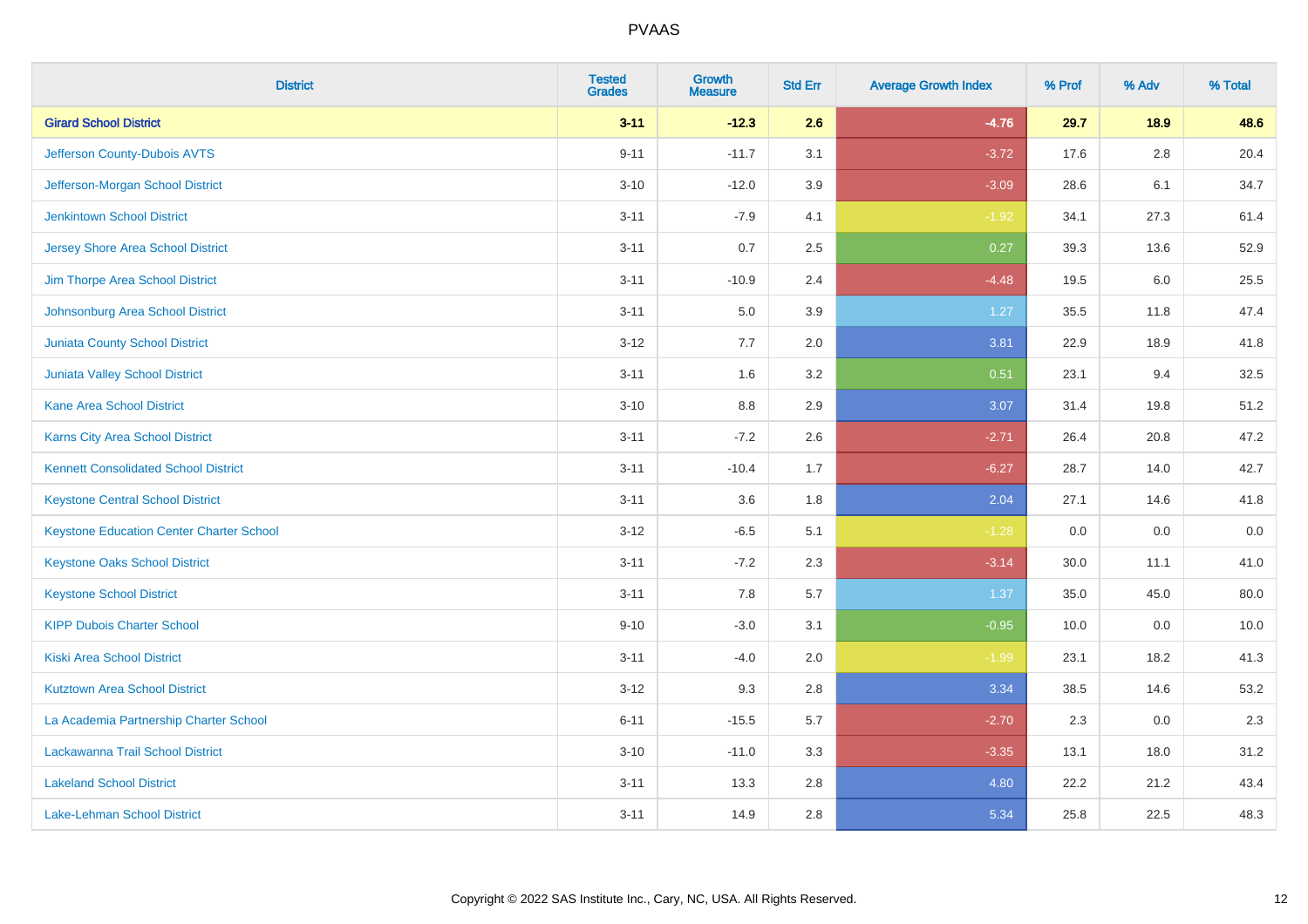| <b>District</b>                                    | <b>Tested</b><br><b>Grades</b> | <b>Growth</b><br><b>Measure</b> | <b>Std Err</b> | <b>Average Growth Index</b> | % Prof | % Adv   | % Total |
|----------------------------------------------------|--------------------------------|---------------------------------|----------------|-----------------------------|--------|---------|---------|
| <b>Girard School District</b>                      | $3 - 11$                       | $-12.3$                         | 2.6            | $-4.76$                     | 29.7   | 18.9    | 48.6    |
| <b>Lakeview School District</b>                    | $3 - 11$                       | $-1.9$                          | 3.5            | $-0.53$                     | 41.5   | 12.3    | 53.8    |
| Lampeter-Strasburg School District                 | $3 - 12$                       | 11.0                            | 1.9            | 5.69                        | 35.4   | 32.3    | 67.7    |
| <b>Lancaster School District</b>                   | $3 - 12$                       | $-10.0$                         | 1.4            | $-7.22$                     | 9.0    | 3.9     | 12.8    |
| <b>Laurel Highlands School District</b>            | $3 - 11$                       | $-3.8$                          | 2.3            | $-1.63$                     | 20.9   | 14.6    | 35.4    |
| <b>Laurel School District</b>                      | $3 - 11$                       | 13.0                            | 3.1            | 4.19                        | 30.3   | 15.7    | 46.1    |
| <b>Lawrence County CTC</b>                         | $10 - 11$                      | $-9.8$                          | 3.7            | $-2.68$                     | 7.3    | 0.0     | $7.3$   |
| <b>Lebanon School District</b>                     | $3 - 11$                       | $-1.2$                          | 1.9            | $-0.63$                     | 15.2   | 6.4     | 21.6    |
| Leechburg Area School District                     | $3 - 11$                       | 7.0                             | 3.9            | 1.79                        | 37.7   | 4.9     | 42.6    |
| Lehigh Career & Technical Institute                | $10 - 12$                      | $-0.7$                          | 6.3            | $-0.11$                     | 36.4   | 4.6     | 40.9    |
| Lehigh Valley Academy Regional Charter School      | $3 - 11$                       | $-5.9$                          | 3.0            | $-1.98$                     | 20.0   | 7.7     | 27.7    |
| Lehigh Valley Charter High School For The Arts     | $9 - 10$                       | $-11.8$                         | 2.5            | $-4.76$                     | 28.9   | 5.7     | 34.6    |
| <b>Lehighton Area School District</b>              | $3 - 11$                       | 11.4                            | 2.4            | 4.84                        | 30.5   | 24.9    | 55.3    |
| <b>Lewisburg Area School District</b>              | $3 - 11$                       | 1.7                             | 2.4            | 0.72                        | 35.9   | 35.9    | 71.8    |
| <b>Ligonier Valley School District</b>             | $3 - 11$                       | $-10.8$                         | 3.1            | $-3.43$                     | 34.1   | 5.8     | 39.9    |
| Lincoln Leadership Academy Charter School          | $3 - 12$                       | $-7.4$                          | 3.7            | $-1.99$                     | 6.4    | 2.1     | 8.5     |
| <b>Lincoln Park Performing Arts Charter School</b> | $7 - 11$                       | $-14.9$                         | 2.7            | $-5.45$                     | 39.3   | $8.9\,$ | 48.2    |
| <b>Line Mountain School District</b>               | $3 - 11$                       | 11.7                            | 3.9            | 3.01                        | 40.4   | 42.3    | 82.7    |
| <b>Littlestown Area School District</b>            | $3 - 11$                       | 28.7                            | 2.4            | 11.83                       | 38.4   | 29.3    | 67.7    |
| <b>Lower Dauphin School District</b>               | $3 - 11$                       | 5.3                             | 1.8            | 3.03                        | 30.6   | 26.8    | 57.5    |
| <b>Lower Merion School District</b>                | $3 - 11$                       | 18.9                            | 1.2            | 15.42                       | 29.4   | 48.6    | 78.0    |
| <b>Lower Moreland Township School District</b>     | $3 - 11$                       | 8.7                             | 2.0            | 4.35                        | 38.2   | 33.2    | 71.4    |
| <b>Loyalsock Township School District</b>          | $3 - 12$                       | 26.7                            | 2.7            | 9.92                        | 36.8   | 35.1    | 71.9    |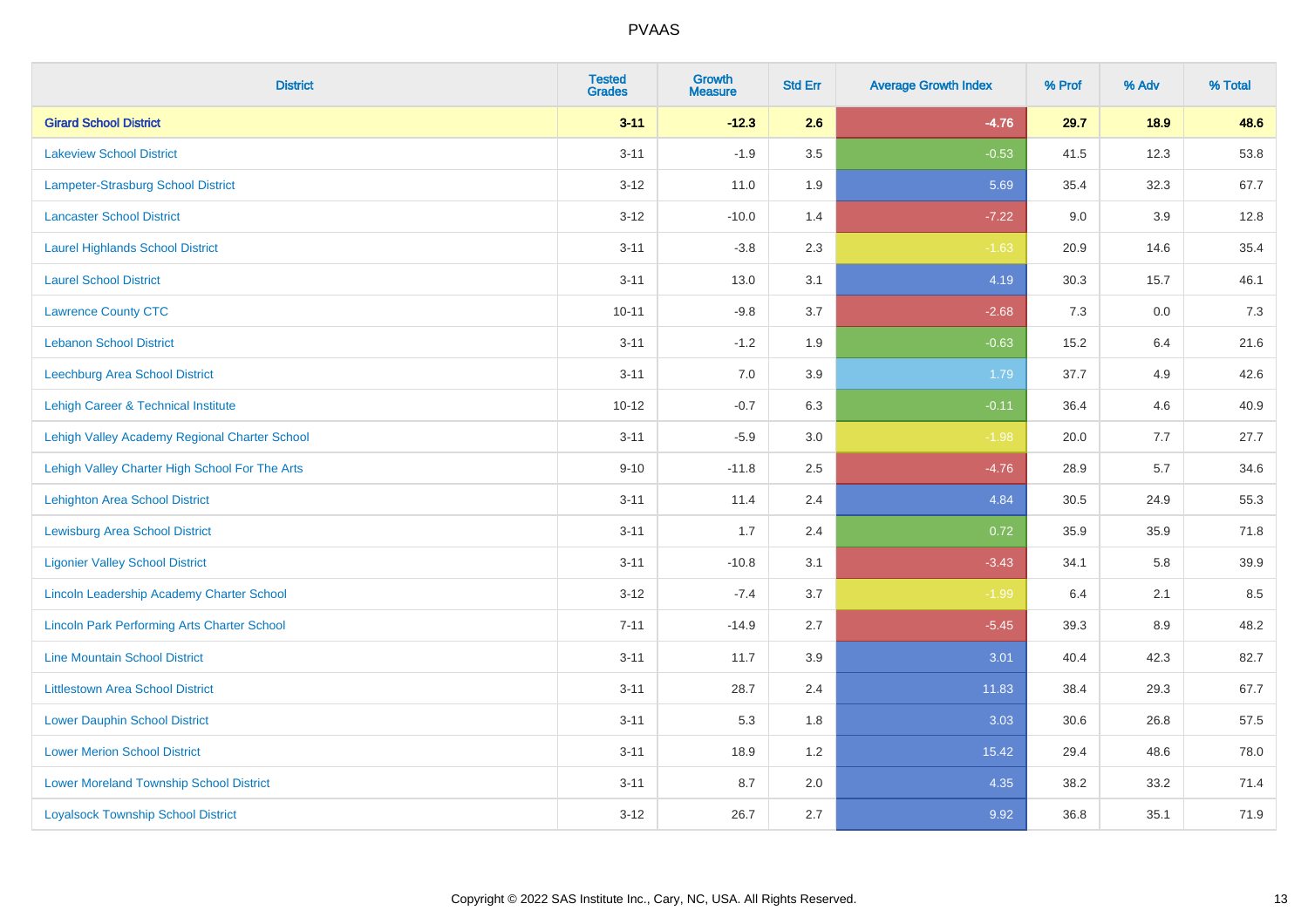| <b>District</b>                               | <b>Tested</b><br><b>Grades</b> | <b>Growth</b><br><b>Measure</b> | <b>Std Err</b> | <b>Average Growth Index</b> | % Prof | % Adv   | % Total |
|-----------------------------------------------|--------------------------------|---------------------------------|----------------|-----------------------------|--------|---------|---------|
| <b>Girard School District</b>                 | $3 - 11$                       | $-12.3$                         | 2.6            | $-4.76$                     | 29.7   | 18.9    | 48.6    |
| <b>Mahanoy Area School District</b>           | $3 - 10$                       | $-3.4$                          | 3.1            | $-1.07$                     | 21.4   | $8.6\,$ | 30.0    |
| <b>Manheim Central School District</b>        | $3 - 11$                       | 12.8                            | 2.0            | 6.52                        | 27.8   | 35.4    | 63.2    |
| <b>Manheim Township School District</b>       | $3 - 12$                       | 10.9                            | 1.5            | 7.51                        | 30.9   | 31.0    | 61.9    |
| <b>Marion Center Area School District</b>     | $3 - 10$                       | 0.8                             | 2.9            | 0.27                        | 23.3   | 11.1    | 34.4    |
| Maritime Academy Charter School               | $3 - 10$                       | 13.2                            | 3.1            | 4.29                        | 24.0   | 1.3     | 25.3    |
| <b>Marple Newtown School District</b>         | $3 - 11$                       | 20.6                            | 2.3            | 8.95                        | 31.1   | 42.7    | 73.8    |
| <b>Mars Area School District</b>              | $3 - 10$                       | 6.6                             | 1.9            | 3.45                        | 36.7   | 32.4    | 69.1    |
| <b>MaST Community Charter School</b>          | $3 - 10$                       | $-0.9$                          | 2.5            | $-0.34$                     | 25.0   | 21.6    | 46.6    |
| <b>MaST Community Charter School II</b>       | $3 - 10$                       | 1.4                             | 3.0            | 0.45                        | 16.1   | 4.6     | 20.7    |
| Mastery Charter High School-Lenfest Campus    | $7 - 11$                       | $-1.8$                          | 5.8            | $-0.30$                     | 26.3   | 0.0     | 26.3    |
| <b>Mastery Charter School - Gratz Campus</b>  | $7 - 10$                       | $-9.5$                          | 4.6            | $-2.09$                     | 0.0    | 3.4     | 3.4     |
| Mastery Charter School - Hardy Williams       | $3 - 11$                       | 6.6                             | 3.0            | 2.21                        | 24.7   | 1.2     | 25.9    |
| Mastery Charter School - Pickett Campus       | $6 - 10$                       | 2.7                             | 4.2            | 0.65                        | 20.6   | 0.0     | 20.6    |
| Mastery Charter School - Shoemaker Campus     | $7 - 10$                       | $-2.3$                          | 2.8            | $-0.81$                     | 10.1   | 3.7     | 13.8    |
| <b>Mastery Charter School - Thomas Campus</b> | $3 - 10$                       | 7.9                             | 5.7            | 1.39                        | 12.5   | $0.0\,$ | 12.5    |
| <b>Mcguffey School District</b>               | $3 - 11$                       | $-12.1$                         | 3.0            | $-4.06$                     | 12.8   | 5.9     | 18.6    |
| <b>Mckeesport Area School District</b>        | $3 - 12$                       | 4.6                             | 2.2            | 2.14                        | 21.1   | 4.4     | 25.5    |
| Mechanicsburg Area School District            | $3 - 11$                       | $-5.7$                          | 1.6            | $-3.48$                     | 35.1   | 16.0    | 51.2    |
| <b>Mercer Area School District</b>            | $3 - 11$                       | 2.2                             | 3.1            | 0.70                        | 24.4   | 11.8    | 36.2    |
| <b>Methacton School District</b>              | $3 - 11$                       | 11.0                            | 1.6            | 6.94                        | 36.0   | 33.6    | 69.6    |
| Meyersdale Area School District               | $3 - 11$                       | $-16.1$                         | 3.3            | $-4.94$                     | 20.3   | 5.8     | 26.1    |
| <b>Mid Valley School District</b>             | $3 - 10$                       | $-11.1$                         | 2.7            | $-4.07$                     | 28.3   | 8.1     | 36.4    |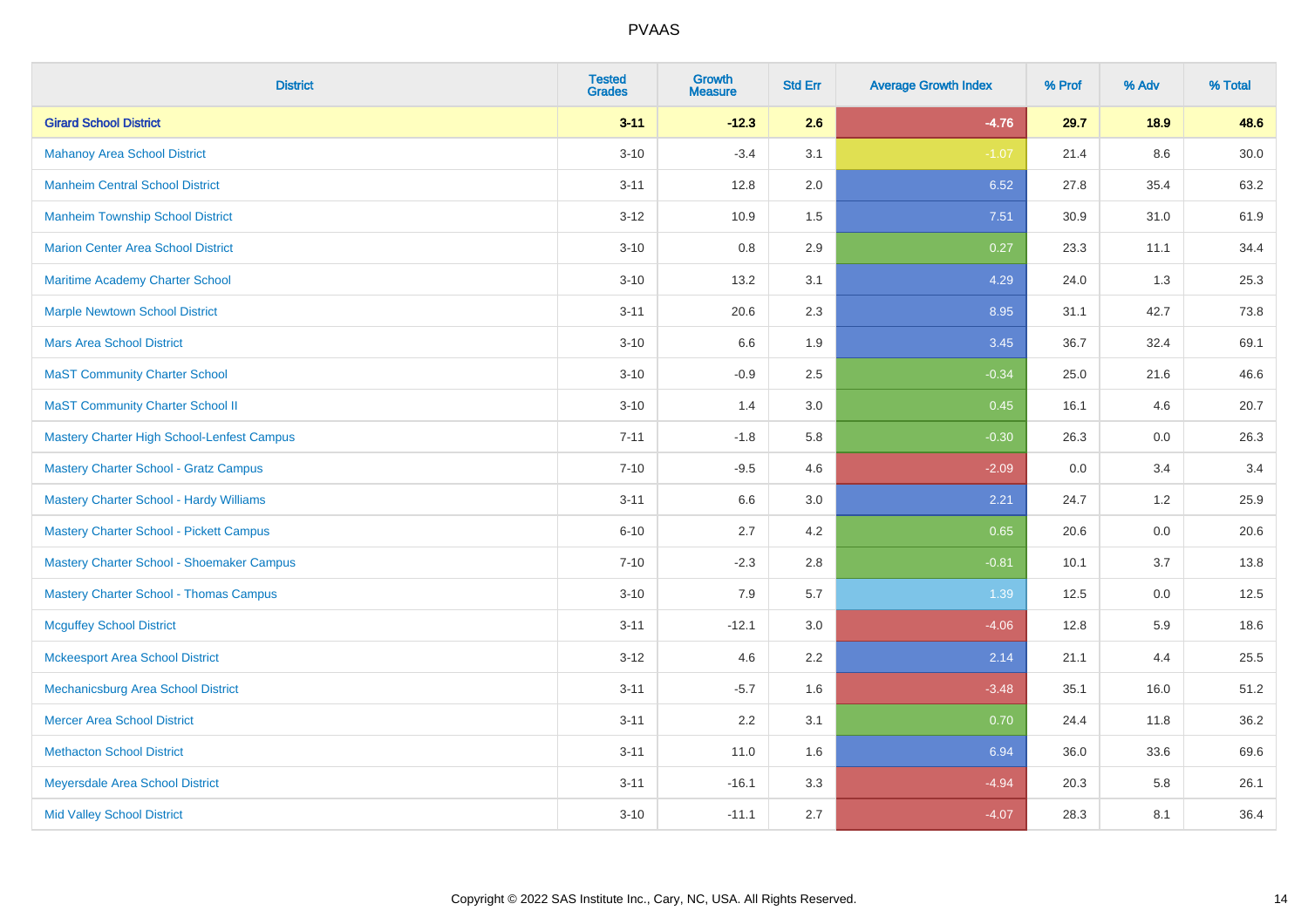| <b>District</b>                            | <b>Tested</b><br><b>Grades</b> | <b>Growth</b><br><b>Measure</b> | <b>Std Err</b> | <b>Average Growth Index</b> | % Prof | % Adv | % Total |
|--------------------------------------------|--------------------------------|---------------------------------|----------------|-----------------------------|--------|-------|---------|
| <b>Girard School District</b>              | $3 - 11$                       | $-12.3$                         | 2.6            | $-4.76$                     | 29.7   | 18.9  | 48.6    |
| <b>Middletown Area School District</b>     | $3 - 11$                       | $-3.4$                          | 2.4            | $-1.44$                     | 34.3   | 15.2  | 49.4    |
| <b>Midd-West School District</b>           | $3 - 11$                       | 3.6                             | 2.6            | 1.42                        | 28.6   | 25.0  | 53.6    |
| <b>Mifflin County School District</b>      | $3 - 11$                       | 12.3                            | 1.6            | 7.69                        | 35.1   | 15.1  | 50.3    |
| Mifflinburg Area School District           | $3 - 11$                       | $-6.0$                          | 2.1            | $-2.87$                     | 32.7   | 13.3  | 46.0    |
| <b>Millcreek Township School District</b>  | $3 - 11$                       | 9.1                             | 1.4            | 6.61                        | 34.5   | 30.1  | 64.6    |
| Millersburg Area School District           | $3 - 11$                       | $-6.6$                          | 3.4            | $-1.92$                     | 24.1   | 10.3  | 34.5    |
| <b>Millville Area School District</b>      | $3 - 12$                       | $-5.6$                          | 4.4            | $-1.26$                     | 31.4   | 11.4  | 42.9    |
| <b>Milton Area School District</b>         | $3 - 11$                       | $-10.1$                         | 2.5            | $-4.04$                     | 23.0   | 11.3  | 34.2    |
| <b>Minersville Area School District</b>    | $3 - 11$                       | $-2.9$                          | 3.4            | $-0.86$                     | 27.4   | 9.7   | 37.1    |
| <b>Mohawk Area School District</b>         | $3 - 11$                       | $-10.5$                         | 2.8            | $-3.75$                     | 35.1   | 10.6  | 45.7    |
| <b>Monessen City School District</b>       | $3 - 10$                       | $-3.9$                          | 5.6            | $-0.69$                     | 21.0   | 10.5  | 31.6    |
| <b>Moniteau School District</b>            | $3 - 11$                       | $-11.8$                         | 2.9            | $-4.07$                     | 22.6   | 5.0   | 27.6    |
| <b>Montgomery Area School District</b>     | $3 - 11$                       | $-5.8$                          | 3.2            | $-1.83$                     | 25.0   | 11.5  | 36.5    |
| <b>Montour School District</b>             | $3 - 11$                       | $-6.1$                          | 2.1            | $-2.95$                     | 31.8   | 23.6  | 55.3    |
| <b>Montoursville Area School District</b>  | $3 - 12$                       | $-8.4$                          | 2.6            | $-3.17$                     | 38.8   | 18.2  | 57.0    |
| <b>Montrose Area School District</b>       | $3 - 10$                       | 12.3                            | 2.8            | 4.41                        | 37.8   | 28.9  | 66.7    |
| <b>Moon Area School District</b>           | $3 - 11$                       | 1.5                             | 1.8            | 0.86                        | 34.5   | 25.5  | 60.0    |
| Morrisville Borough School District        | $3 - 11$                       | $-13.1$                         | 3.7            | $-3.52$                     | 4.9    | 1.6   | 6.6     |
| <b>Moshannon Valley School District</b>    | $3 - 10$                       | $-5.1$                          | 4.6            | $-1.12$                     | 25.0   | 12.5  | 37.5    |
| <b>Mount Carmel Area School District</b>   | $3 - 11$                       | $-7.9$                          | 2.3            | $-3.38$                     | 18.2   | 4.4   | 22.6    |
| <b>Mount Pleasant Area School District</b> | $3 - 11$                       | $-5.4$                          | 2.3            | $-2.37$                     | 33.3   | 8.7   | 42.0    |
| <b>Mount Union Area School District</b>    | $3 - 10$                       | $-2.5$                          | 2.8            | $-0.89$                     | 19.8   | 5.8   | 25.6    |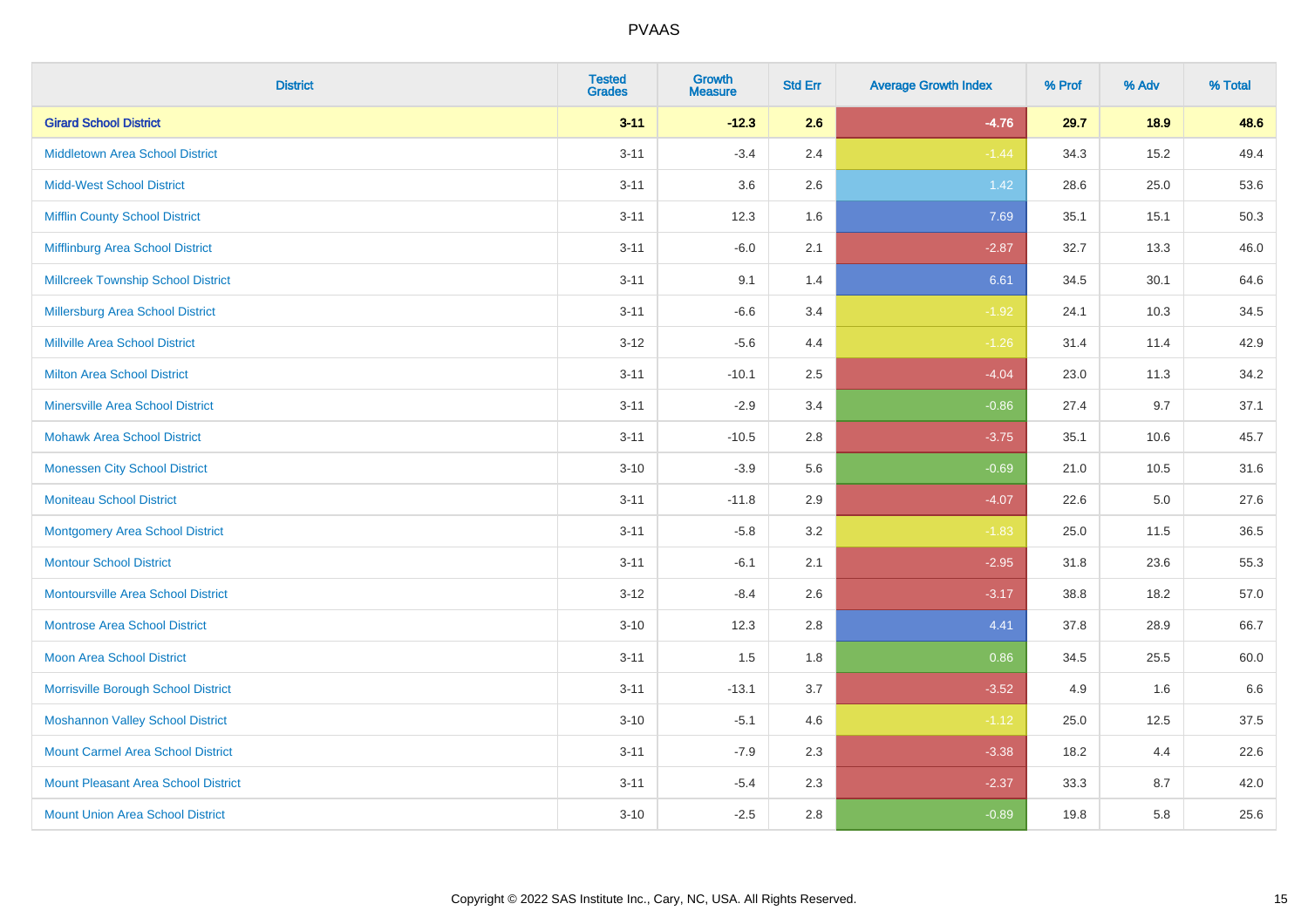| <b>District</b>                             | <b>Tested</b><br><b>Grades</b> | <b>Growth</b><br><b>Measure</b> | <b>Std Err</b> | <b>Average Growth Index</b> | % Prof | % Adv | % Total |
|---------------------------------------------|--------------------------------|---------------------------------|----------------|-----------------------------|--------|-------|---------|
| <b>Girard School District</b>               | $3 - 11$                       | $-12.3$                         | 2.6            | $-4.76$                     | 29.7   | 18.9  | 48.6    |
| <b>Mountain View School District</b>        | $3 - 11$                       | 24.2                            | 3.4            | 7.20                        | 45.8   | 37.3  | 83.0    |
| Mt Lebanon School District                  | $3 - 11$                       | 2.4                             | 1.3            | 1.79                        | 39.3   | 37.4  | 76.8    |
| <b>Muhlenberg School District</b>           | $3 - 10$                       | $-17.8$                         | 1.9            | $-9.34$                     | 12.4   | 4.6   | 17.0    |
| <b>Multicultural Academy Charter School</b> | $9 - 11$                       | 6.0                             | 3.4            | 1.77                        | 12.3   | 0.0   | 12.3    |
| <b>Muncy School District</b>                | $3 - 11$                       | 6.9                             | 3.3            | 2.12                        | 37.6   | 18.8  | 56.4    |
| Nazareth Area School District               | $3 - 11$                       | $-2.5$                          | 1.7            | $-1.53$                     | 29.2   | 24.6  | 53.8    |
| <b>Neshaminy School District</b>            | $3 - 11$                       | $8.6\,$                         | 1.3            | 6.56                        | 31.3   | 23.9  | 55.2    |
| <b>Neshannock Township School District</b>  | $3 - 10$                       | $-12.5$                         | 2.7            | $-4.73$                     | 29.0   | 13.0  | 42.0    |
| <b>New Brighton Area School District</b>    | $3 - 11$                       | $-2.1$                          | 3.2            | $-0.65$                     | 31.5   | 11.1  | 42.6    |
| <b>New Castle Area School District</b>      | $3 - 12$                       | $-13.6$                         | 2.3            | $-5.99$                     | 17.6   | 2.0   | 19.5    |
| <b>New Foundations Charter School</b>       | $3 - 11$                       | 0.6                             | 2.2            | 0.29                        | 22.4   | 4.0   | 26.4    |
| New Hope-Solebury School District           | $3 - 11$                       | 28.8                            | 2.9            | 9.77                        | 31.6   | 50.0  | 81.6    |
| New Kensington-Arnold School District       | $3 - 11$                       | $-5.8$                          | 3.2            | $-1.80$                     | 10.8   | 1.2   | 12.0    |
| <b>Newport School District</b>              | $3 - 12$                       | $3.8\,$                         | 3.3            | 1.17                        | 38.8   | 10.4  | 49.2    |
| <b>Norristown Area School District</b>      | $3 - 12$                       | $-25.4$                         | 1.7            | $-15.35$                    | 10.6   | 1.8   | 12.4    |
| <b>North Allegheny School District</b>      | $3 - 11$                       | 18.0                            | 1.3            | 14.25                       | 30.5   | 42.9  | 73.4    |
| <b>North Clarion County School District</b> | $3 - 12$                       | 3.4                             | 4.1            | 0.83                        | 45.0   | 18.8  | 63.8    |
| <b>North East School District</b>           | $3 - 11$                       | $-5.3$                          | 2.7            | $-1.97$                     | 31.7   | 24.8  | 56.4    |
| <b>North Hills School District</b>          | $3 - 11$                       | $-15.8$                         | 1.8            | $-8.84$                     | 26.4   | 19.8  | 46.2    |
| <b>North Penn School District</b>           | $3 - 11$                       | 17.6                            | 1.0            | 17.53                       | 30.8   | 35.7  | 66.4    |
| <b>North Pocono School District</b>         | $3 - 11$                       | 13.1                            | 3.7            | 3.54                        | 31.4   | 33.3  | 64.7    |
| North Schuylkill School District            | $3 - 11$                       | $-4.7$                          | 2.2            | $-2.16$                     | 20.2   | 11.7  | 31.9    |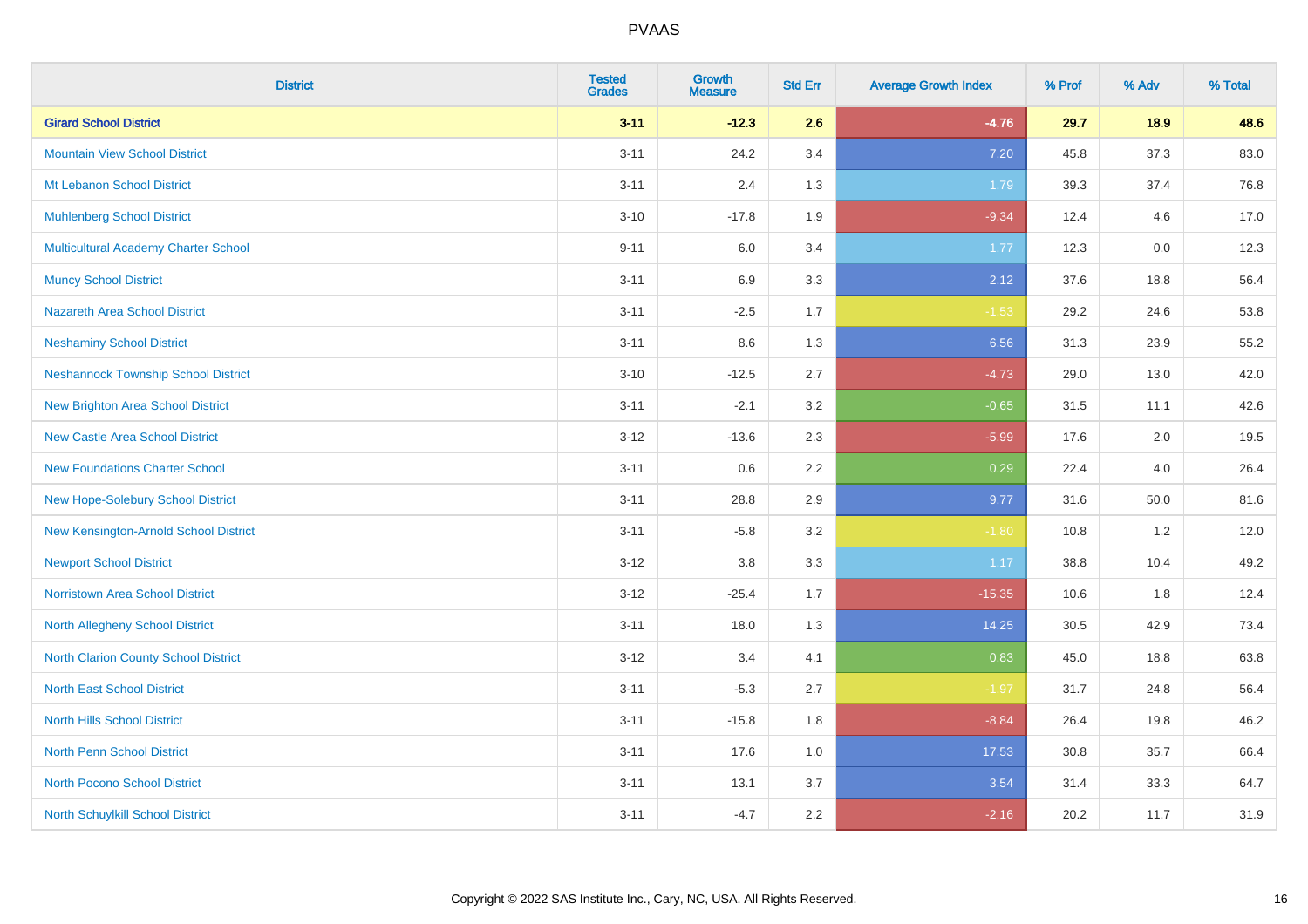| <b>District</b>                           | <b>Tested</b><br><b>Grades</b> | <b>Growth</b><br><b>Measure</b> | <b>Std Err</b> | <b>Average Growth Index</b> | % Prof | % Adv | % Total |
|-------------------------------------------|--------------------------------|---------------------------------|----------------|-----------------------------|--------|-------|---------|
| <b>Girard School District</b>             | $3 - 11$                       | $-12.3$                         | 2.6            | $-4.76$                     | 29.7   | 18.9  | 48.6    |
| <b>North Star School District</b>         | $3 - 11$                       | 1.1                             | 3.3            | 0.34                        | 26.2   | 20.0  | 46.2    |
| Northampton Area School District          | $3 - 11$                       | 3.2                             | 1.5            | 2.05                        | 29.8   | 17.9  | 47.7    |
| <b>Northeast Bradford School District</b> | $3 - 10$                       | $-5.0$                          | 3.7            | $-1.35$                     | 30.6   | 4.8   | 35.5    |
| Northeastern York School District         | $3 - 11$                       | 3.8                             | 1.8            | 2.11                        | 32.7   | 21.0  | 53.7    |
| Northern Bedford County School District   | $3 - 11$                       | $-2.3$                          | 3.3            | $-0.69$                     | 26.2   | 16.9  | 43.1    |
| Northern Cambria School District          | $3 - 11$                       | $-0.3$                          | 3.4            | $-0.09$                     | 26.5   | 1.2   | 27.7    |
| <b>Northern Lebanon School District</b>   | $3 - 11$                       | $-0.7$                          | 2.3            | $-0.29$                     | 18.8   | 6.8   | 25.6    |
| Northern Lehigh School District           | $3 - 12$                       | 6.1                             | 2.5            | 2.42                        | 21.4   | 18.0  | 39.3    |
| <b>Northern Potter School District</b>    | $3 - 12$                       | 6.8                             | 4.6            | 1.48                        | 30.6   | 11.1  | 41.7    |
| Northern Tioga School District            | $3 - 12$                       | $6.8\,$                         | 2.6            | 2.64                        | 25.0   | 16.9  | 41.9    |
| Northern York County School District      | $3 - 11$                       | 8.4                             | 1.8            | 4.63                        | 24.3   | 23.1  | 47.4    |
| <b>Northgate School District</b>          | $3 - 11$                       | $-3.0$                          | 3.4            | $-0.85$                     | 35.6   | 6.8   | 42.4    |
| Northwest Area School District            | $3 - 10$                       | $-3.2$                          | 3.3            | $-0.97$                     | 30.4   | 13.0  | 43.5    |
| Northwestern Lehigh School District       | $3 - 11$                       | $-2.4$                          | 2.1            | $-1.14$                     | 41.7   | 17.9  | 59.5    |
| <b>Northwestern School District</b>       | $3 - 11$                       | $-14.6$                         | 3.2            | $-4.51$                     | 32.5   | 13.7  | 46.2    |
| <b>Norwin School District</b>             | $3 - 11$                       | $-1.1$                          | 1.6            | $-0.70$                     | 37.7   | 27.6  | 65.2    |
| <b>Octorara Area School District</b>      | $3 - 11$                       | $-7.5$                          | 3.2            | $-2.35$                     | 26.1   | 17.0  | 43.2    |
| Oil City Area School District             | $3 - 11$                       | 8.6                             | 2.4            | 3.56                        | 29.1   | 13.1  | 42.2    |
| <b>Old Forge School District</b>          | $3 - 12$                       | $-11.3$                         | 3.1            | $-3.62$                     | 28.6   | 13.2  | 41.8    |
| <b>Oley Valley School District</b>        | $3 - 11$                       | 1.4                             | 2.4            | 0.56                        | 37.4   | 23.9  | 61.4    |
| <b>Oswayo Valley School District</b>      | $3 - 12$                       | 9.9                             | 5.1            | 1.93                        | 26.5   | 44.1  | 70.6    |
| <b>Otto-Eldred School District</b>        | $3 - 11$                       | $-0.5$                          | 3.5            | $-0.13$                     | 35.8   | 10.5  | 46.3    |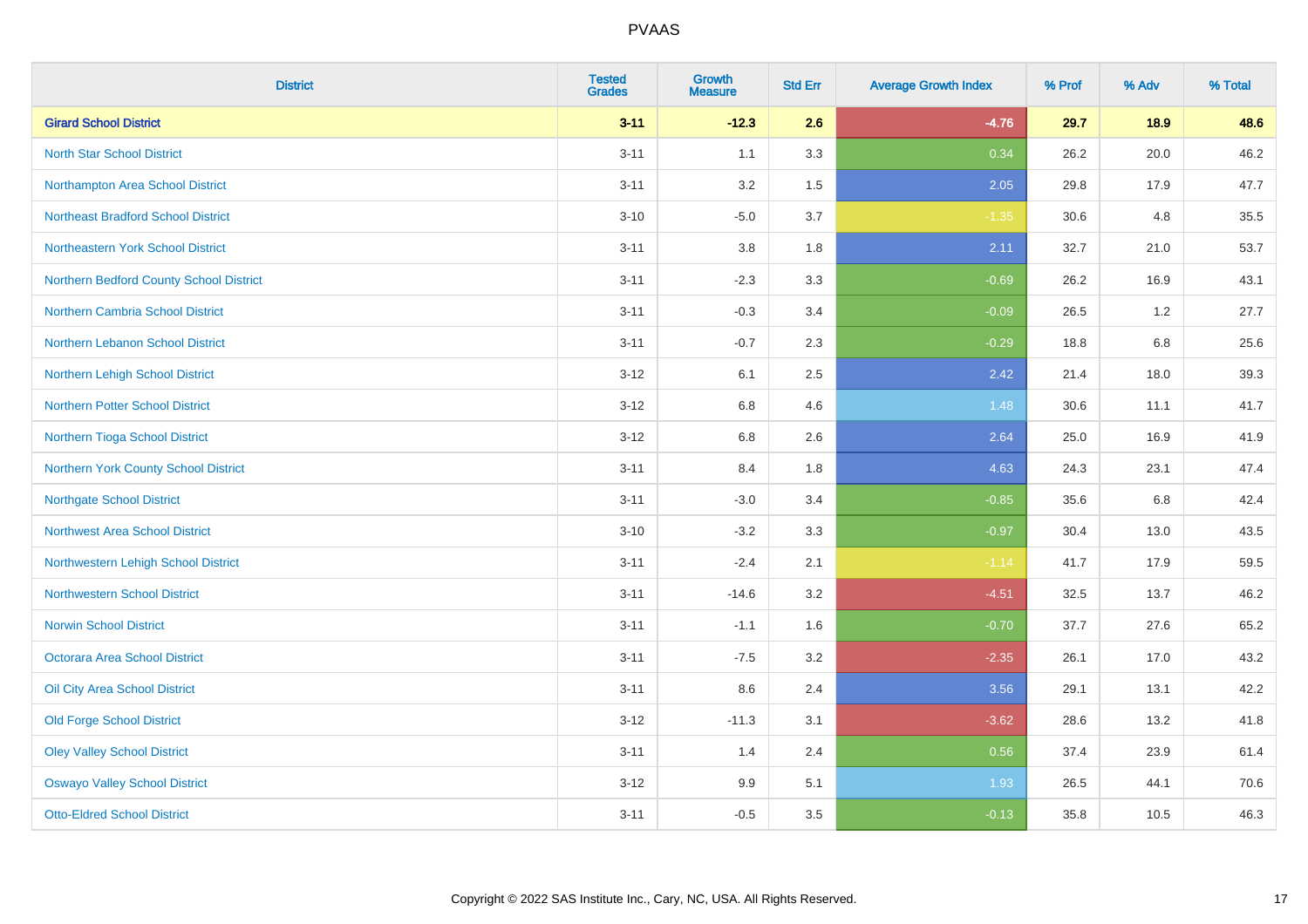| <b>District</b>                               | <b>Tested</b><br><b>Grades</b> | <b>Growth</b><br><b>Measure</b> | <b>Std Err</b> | <b>Average Growth Index</b> | % Prof | % Adv   | % Total |
|-----------------------------------------------|--------------------------------|---------------------------------|----------------|-----------------------------|--------|---------|---------|
| <b>Girard School District</b>                 | $3 - 11$                       | $-12.3$                         | 2.6            | $-4.76$                     | 29.7   | 18.9    | 48.6    |
| <b>Owen J Roberts School District</b>         | $3 - 11$                       | $-3.5$                          | 1.5            | $-2.27$                     | 36.8   | 24.4    | 61.2    |
| <b>Oxford Area School District</b>            | $3 - 11$                       | $-3.1$                          | 1.8            | $-1.77$                     | 27.5   | 14.5    | 42.0    |
| <b>Palisades School District</b>              | $3 - 11$                       | $7.7\,$                         | 2.9            | 2.66                        | 27.8   | 20.3    | 48.1    |
| <b>Palmerton Area School District</b>         | $3 - 11$                       | $-0.9$                          | 2.7            | $-0.34$                     | 34.3   | 14.3    | 48.6    |
| Palmyra Area School District                  | $3 - 11$                       | 16.2                            | 1.8            | 9.02                        | 38.8   | 34.0    | 72.8    |
| <b>Panther Valley School District</b>         | $3 - 12$                       | $-13.3$                         | 3.2            | $-4.10$                     | 31.5   | 4.1     | 35.6    |
| <b>Parkland School District</b>               | $3 - 11$                       | $-3.7$                          | 1.2            | $-3.17$                     | 31.4   | 30.6    | 62.0    |
| Pen Argyl Area School District                | $3 - 12$                       | 12.8                            | 2.5            | 5.10                        | 28.5   | 23.8    | 52.3    |
| <b>Penn Cambria School District</b>           | $3 - 11$                       | $-4.5$                          | 2.4            | $-1.86$                     | 27.3   | 15.8    | 43.2    |
| Penn Hills School District                    | $3 - 11$                       | 0.0                             | 2.4            | 0.02                        | 18.4   | 7.1     | 25.6    |
| <b>Penn Manor School District</b>             | $3 - 11$                       | 7.1                             | 1.5            | 4.82                        | 26.7   | 20.5    | 47.2    |
| <b>Penncrest School District</b>              | $3 - 11$                       | 6.0                             | 1.9            | 3.24                        | 31.1   | 16.9    | 48.0    |
| <b>Penn-Delco School District</b>             | $3 - 11$                       | 1.3                             | 1.8            | 0.75                        | 26.5   | 12.6    | 39.1    |
| <b>Pennridge School District</b>              | $3 - 10$                       | 7.4                             | 1.5            | 5.10                        | 32.0   | 27.6    | 59.6    |
| <b>Penns Manor Area School District</b>       | $3 - 12$                       | $-1.9$                          | 3.5            | $-0.55$                     | 24.2   | $3.8\,$ | 28.0    |
| Penns Valley Area School District             | $3 - 12$                       | 14.1                            | 2.6            | 5.33                        | 29.6   | 23.3    | 52.9    |
| <b>Pennsbury School District</b>              | $3 - 11$                       | 5.6                             | 1.3            | 4.38                        | 37.7   | 27.7    | 65.4    |
| Pennsylvania Cyber Charter School             | $3 - 11$                       | $0.6\,$                         | 1.5            | 0.37                        | 20.8   | 8.1     | 28.9    |
| Pennsylvania Distance Learning Charter School | $3 - 12$                       | $6.8\,$                         | 3.4            | 1.99                        | 19.8   | 6.2     | 25.9    |
| Pennsylvania Leadership Charter School        | $3 - 11$                       | 8.0                             | 1.9            | 4.22                        | 33.1   | 27.8    | 60.9    |
| Pennsylvania Virtual Charter School           | $3 - 11$                       | 4.4                             | 3.4            | 1.31                        | 29.8   | 21.2    | 51.0    |
| <b>Penn-Trafford School District</b>          | $3 - 11$                       | 2.9                             | 1.8            | 1.68                        | 46.3   | 26.2    | 72.5    |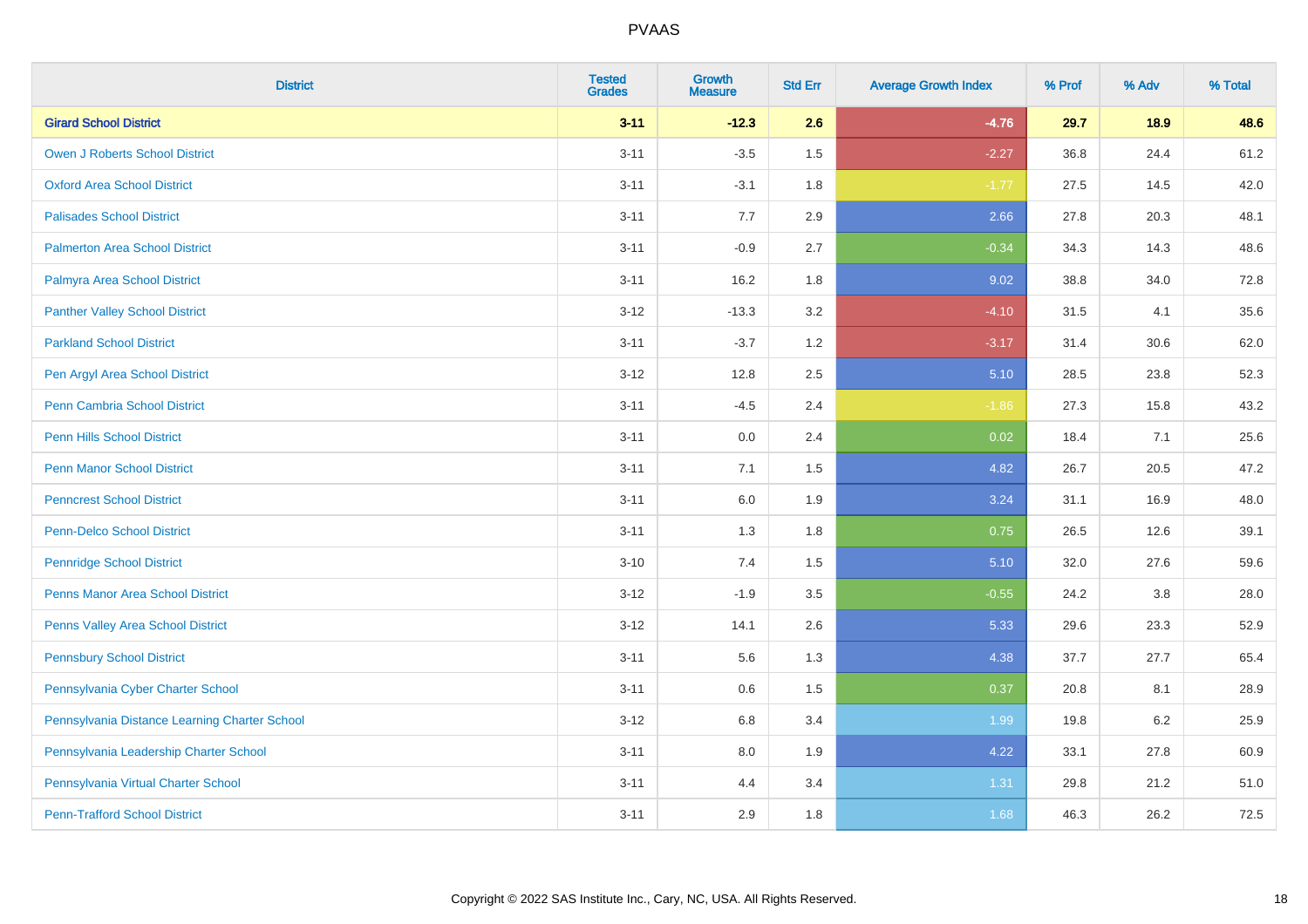| <b>District</b>                                    | <b>Tested</b><br><b>Grades</b> | <b>Growth</b><br><b>Measure</b> | <b>Std Err</b> | <b>Average Growth Index</b> | % Prof | % Adv | % Total |
|----------------------------------------------------|--------------------------------|---------------------------------|----------------|-----------------------------|--------|-------|---------|
| <b>Girard School District</b>                      | $3 - 11$                       | $-12.3$                         | 2.6            | $-4.76$                     | 29.7   | 18.9  | 48.6    |
| People For People Charter School                   | $3-12$                         | 6.4                             | 5.6            | 1.15                        | 2.4    | 0.0   | 2.4     |
| <b>Pequea Valley School District</b>               | $3 - 11$                       | 18.0                            | 3.1            | 5.74                        | 29.2   | 37.5  | 66.7    |
| <b>Perkiomen Valley School District</b>            | $3 - 11$                       | 2.7                             | 1.5            | 1.83                        | 35.0   | 25.3  | 60.3    |
| Perseus House Charter School Of Excellence         | $6 - 11$                       | $-6.4$                          | 2.6            | $-2.50$                     | 0.9    | 0.0   | 0.9     |
| <b>Peters Township School District</b>             | $3 - 11$                       | 14.1                            | 1.7            | 8.16                        | 35.2   | 41.6  | 76.8    |
| Philadelphia Academy Charter School                | $3 - 11$                       | $-14.7$                         | 2.7            | $-5.42$                     | 21.6   | 3.9   | 25.5    |
| Philadelphia City School District                  | $3 - 12$                       | $-7.8$                          | 0.6            | $-13.43$                    | 16.4   | 6.5   | 22.9    |
| Philadelphia Electrical & Tech Charter High School | $10 - 10$                      | 1.2                             | 2.6            | 0.45                        | 0.9    | 0.0   | 0.9     |
| Philipsburg-Osceola Area School District           | $3 - 11$                       | 4.1                             | 3.0            | 1.37                        | 22.5   | 16.2  | 38.8    |
| <b>Phoenixville Area School District</b>           | $3 - 11$                       | 7.3                             | 1.8            | 3.96                        | 32.3   | 27.6  | 59.8    |
| <b>Pine Grove Area School District</b>             | $3 - 11$                       | $-1.1$                          | 3.0            | $-0.36$                     | 29.5   | 14.3  | 43.8    |
| <b>Pine-Richland School District</b>               | $3 - 11$                       | 9.3                             | 1.7            | 5.56                        | 42.3   | 35.8  | 78.1    |
| <b>Pittsburgh School District</b>                  | $3 - 11$                       | $-13.0$                         | 1.1            | $-12.25$                    | 16.1   | 6.5   | 22.6    |
| <b>Pittston Area School District</b>               | $3 - 11$                       | $-8.2$                          | 2.2            | $-3.75$                     | 26.7   | 14.8  | 41.5    |
| <b>Pleasant Valley School District</b>             | $3 - 11$                       | $-3.3$                          | 1.8            | $-1.80$                     | 28.5   | 10.4  | 39.0    |
| <b>Plum Borough School District</b>                | $3 - 11$                       | $-9.4$                          | 2.4            | $-3.98$                     | 32.9   | 27.4  | 60.4    |
| Pocono Mountain School District                    | $3 - 12$                       | $-4.3$                          | 1.8            | $-2.43$                     | 35.5   | 17.1  | 52.6    |
| <b>Port Allegany School District</b>               | $3 - 11$                       | 6.5                             | 3.7            | 1.74                        | 26.4   | 11.3  | 37.7    |
| <b>Portage Area School District</b>                | $3 - 10$                       | $-0.5$                          | 3.3            | $-0.14$                     | 27.0   | 20.6  | 47.6    |
| <b>Pottsgrove School District</b>                  | $3 - 11$                       | $-5.5$                          | 2.0            | $-2.78$                     | 28.6   | 10.3  | 38.8    |
| <b>Pottstown School District</b>                   | $3 - 12$                       | 2.0                             | 2.2            | 0.88                        | 19.4   | 6.2   | 25.6    |
| <b>Pottsville Area School District</b>             | $3 - 12$                       | $-4.9$                          | 2.1            | $-2.36$                     | 21.8   | 7.9   | 29.6    |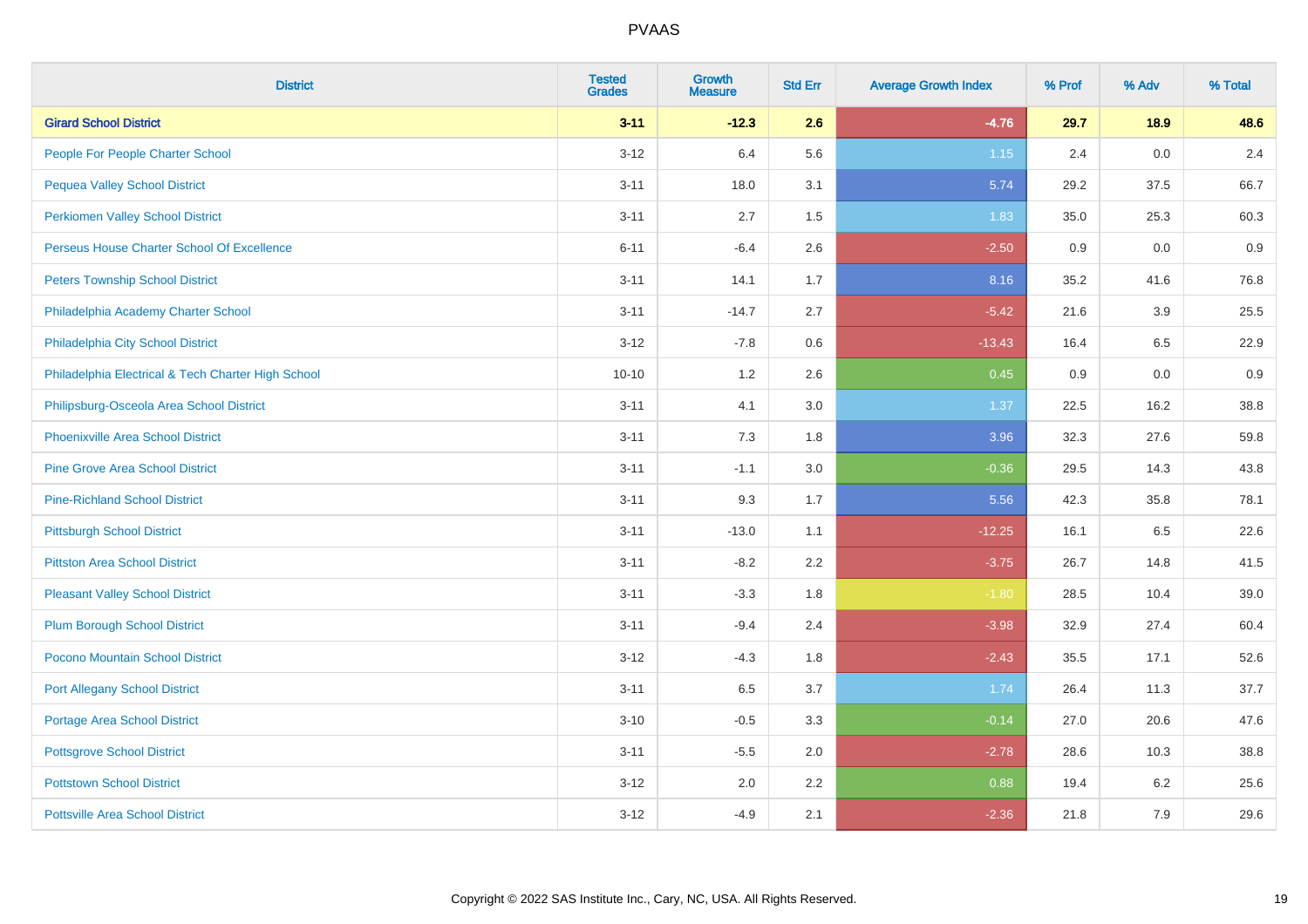| <b>District</b>                                                       | <b>Tested</b><br><b>Grades</b> | <b>Growth</b><br><b>Measure</b> | <b>Std Err</b> | <b>Average Growth Index</b> | % Prof | % Adv   | % Total |
|-----------------------------------------------------------------------|--------------------------------|---------------------------------|----------------|-----------------------------|--------|---------|---------|
| <b>Girard School District</b>                                         | $3 - 11$                       | $-12.3$                         | 2.6            | $-4.76$                     | 29.7   | 18.9    | 48.6    |
| Preparatory Charter School Of Mathematics, Science, Tech, And Careers | $9 - 10$                       | $-5.1$                          | 2.5            | $-2.03$                     | 6.3    | 1.4     | 7.7     |
| Propel Charter School - Braddock Hills                                | $3 - 11$                       | $-2.1$                          | 3.3            | $-0.63$                     | 4.8    | 3.2     | 8.1     |
| <b>Propel Charter School-Homestead</b>                                | $3 - 11$                       | $-5.0$                          | 3.9            | $-1.27$                     | 7.3    | $0.0\,$ | 7.3     |
| <b>Propel Charter School-Montour</b>                                  | $3 - 10$                       | $-3.4$                          | 3.6            | $-0.93$                     | 7.7    | 0.0     | 7.7     |
| <b>Punxsutawney Area School District</b>                              | $3 - 11$                       | 15.8                            | 2.7            | 5.83                        | 18.6   | 29.0    | 47.6    |
| <b>Purchase Line School District</b>                                  | $3 - 12$                       | 4.3                             | 3.3            | 1.30                        | 32.3   | 9.0     | 41.4    |
| <b>Quaker Valley School District</b>                                  | $3 - 11$                       | 12.2                            | 2.5            | 4.90                        | 39.5   | 26.4    | 65.9    |
| <b>Quakertown Community School District</b>                           | $3 - 12$                       | $-4.3$                          | 1.5            | $-2.79$                     | 33.8   | 20.1    | 53.8    |
| <b>Radnor Township School District</b>                                | $3 - 12$                       | 7.5                             | 1.9            | 4.03                        | 33.0   | 38.3    | 71.3    |
| <b>Reach Cyber Charter School</b>                                     | $3 - 11$                       | 1.4                             | 3.6            | 0.40                        | 32.9   | 15.2    | 48.1    |
| <b>Reading School District</b>                                        | $3 - 11$                       | 4.3                             | 1.2            | 3.71                        | 16.8   | 6.0     | 22.8    |
| Red Lion Area School District                                         | $3 - 11$                       | 4.5                             | 1.9            | 2.31                        | 32.3   | 21.5    | 53.8    |
| <b>Redbank Valley School District</b>                                 | $3 - 11$                       | $-7.5$                          | 3.1            | $-2.41$                     | 12.4   | 10.6    | 23.1    |
| Renaissance Academy Charter School                                    | $3 - 11$                       | $-5.6$                          | 3.1            | $-1.79$                     | 28.4   | 18.5    | 46.9    |
| <b>Reynolds School District</b>                                       | $3 - 10$                       | $-3.0$                          | 3.5            | $-0.87$                     | 27.3   | 9.1     | 36.4    |
| <b>Richland School District</b>                                       | $3 - 11$                       | $-6.9$                          | 2.6            | $-2.63$                     | 40.1   | 20.9    | 61.0    |
| <b>Ridgway Area School District</b>                                   | $3 - 11$                       | $-6.1$                          | 4.0            | $-1.53$                     | 42.2   | 15.6    | 57.8    |
| <b>Ridley School District</b>                                         | $3 - 12$                       | 0.3                             | 1.6            | 0.21                        | 32.0   | 10.7    | 42.6    |
| <b>Ringgold School District</b>                                       | $3 - 11$                       | 2.9                             | 2.2            | 1.32                        | 23.8   | 13.3    | 37.1    |
| <b>Riverside Beaver County School District</b>                        | $3 - 11$                       | $-5.5$                          | 2.7            | $-2.03$                     | 35.8   | 23.2    | 59.0    |
| <b>Riverside School District</b>                                      | $3 - 11$                       | $-6.2$                          | 2.7            | $-2.33$                     | 20.8   | 17.0    | 37.7    |
| <b>Riverview School District</b>                                      | $3 - 11$                       | $-13.0$                         | 4.0            | $-3.29$                     | 43.1   | 7.8     | 51.0    |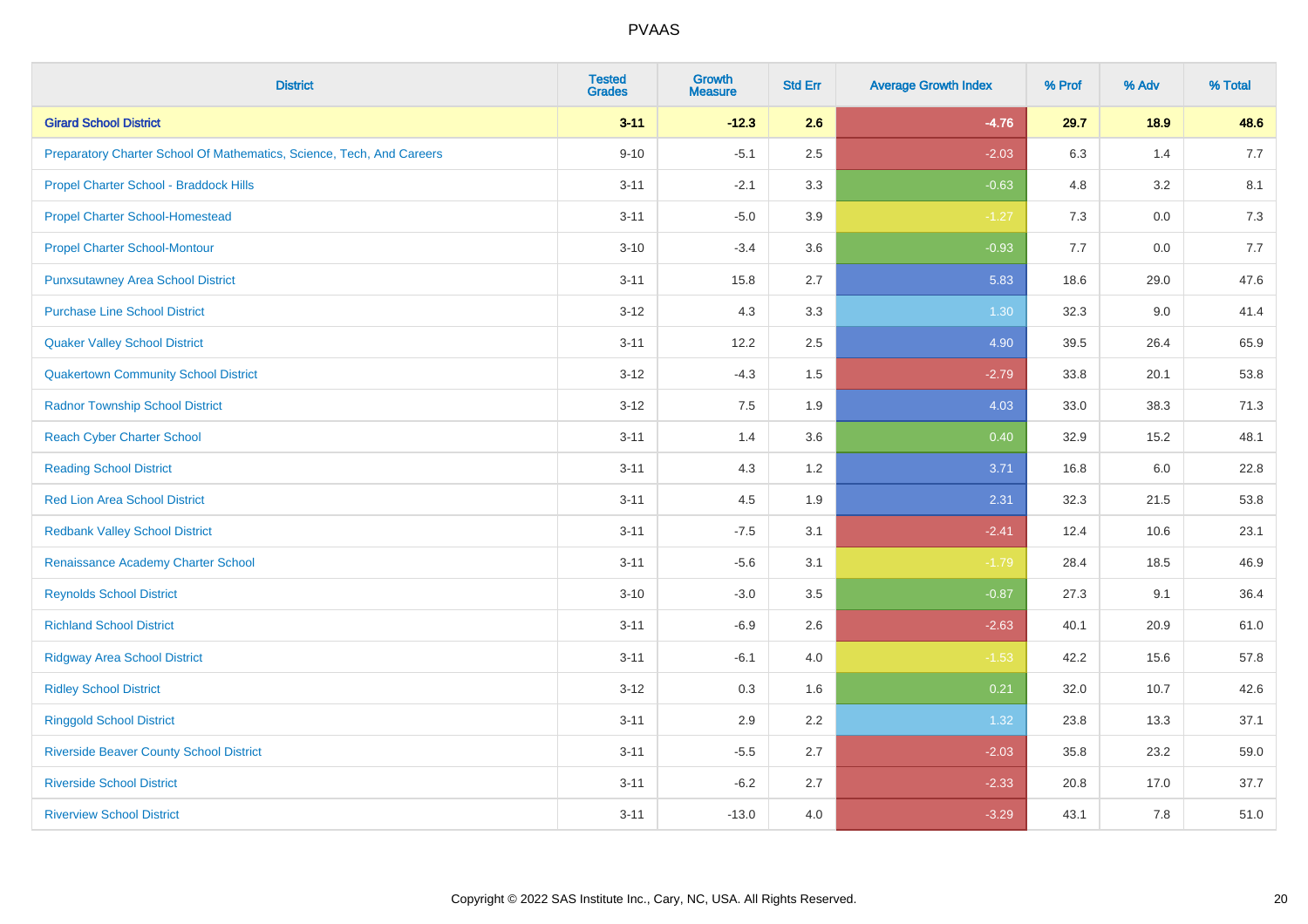| <b>District</b>                               | <b>Tested</b><br><b>Grades</b> | <b>Growth</b><br><b>Measure</b> | <b>Std Err</b> | <b>Average Growth Index</b> | % Prof | % Adv | % Total |
|-----------------------------------------------|--------------------------------|---------------------------------|----------------|-----------------------------|--------|-------|---------|
| <b>Girard School District</b>                 | $3 - 11$                       | $-12.3$                         | 2.6            | $-4.76$                     | 29.7   | 18.9  | 48.6    |
| <b>Roberto Clemente Charter School</b>        | $3 - 12$                       | $-3.3$                          | 4.1            | $-0.79$                     | 22.7   | 4.6   | 27.3    |
| <b>Rochester Area School District</b>         | $3 - 11$                       | $-5.7$                          | 3.9            | $-1.45$                     | 14.9   | 2.1   | 17.0    |
| Rose Tree Media School District               | $3 - 10$                       | $-2.8$                          | 2.1            | $-1.33$                     | 35.2   | 29.6  | 64.8    |
| Saint Marys Area School District              | $3 - 11$                       | 6.0                             | 2.2            | 2.69                        | 35.4   | 18.3  | 53.7    |
| <b>Salisbury Township School District</b>     | $3 - 11$                       | 5.8                             | 3.6            | 1.62                        | 24.4   | 12.6  | 37.0    |
| Salisbury-Elk Lick School District            | $3 - 11$                       | $-8.4$                          | 5.8            | $-1.45$                     | 33.3   | 5.6   | 38.9    |
| <b>Saucon Valley School District</b>          | $3 - 11$                       | 18.9                            | 2.2            | 8.48                        | 26.0   | 39.6  | 65.6    |
| <b>Sayre Area School District</b>             | $3 - 11$                       | 5.8                             | 3.2            | 1.81                        | 30.3   | 21.0  | 51.3    |
| <b>School Lane Charter School</b>             | $3 - 11$                       | $2.6\,$                         | 3.6            | 0.72                        | 23.1   | 18.7  | 41.8    |
| Schuylkill Haven Area School District         | $3 - 11$                       | $-5.3$                          | 2.7            | $-1.96$                     | 22.2   | 11.6  | 33.8    |
| <b>Schuylkill Valley School District</b>      | $3 - 11$                       | $-1.0$                          | 2.2            | $-0.47$                     | 29.8   | 20.2  | 50.0    |
| <b>Scranton School District</b>               | $3 - 12$                       | $-10.1$                         | 2.5            | $-4.04$                     | 20.0   | 7.7   | 27.7    |
| Selinsgrove Area School District              | $3 - 12$                       | $-5.7$                          | 2.1            | $-2.74$                     | 25.4   | 13.9  | 39.2    |
| <b>Seneca Valley School District</b>          | $3 - 11$                       | $0.8\,$                         | 1.4            | 0.54                        | 40.6   | 25.2  | 65.8    |
| <b>Shade-Central City School District</b>     | $3 - 11$                       | $-14.6$                         | 4.0            | $-3.68$                     | 9.6    | 0.0   | 9.6     |
| <b>Shaler Area School District</b>            | $3 - 11$                       | $-2.1$                          | 1.8            | $-1.18$                     | 32.0   | 13.0  | 45.0    |
| <b>Shamokin Area School District</b>          | $3 - 11$                       | $-2.6$                          | 2.5            | $-1.06$                     | 19.6   | 9.8   | 29.3    |
| <b>Shanksville-Stonycreek School District</b> | $3 - 10$                       | $-8.6$                          | 5.5            | $-1.55$                     | 17.6   | 23.5  | 41.2    |
| <b>Sharon City School District</b>            | $3 - 11$                       | $-6.5$                          | 2.3            | $-2.79$                     | 13.1   | 5.0   | 18.1    |
| <b>Sharpsville Area School District</b>       | $3 - 11$                       | 3.8                             | 3.7            | 1.04                        | 41.1   | 23.2  | 64.3    |
| <b>Shenandoah Valley School District</b>      | $3 - 11$                       | $-4.5$                          | 3.5            | $-1.29$                     | 14.3   | 0.0   | 14.3    |
| Shenango Area School District                 | $3 - 11$                       | 1.7                             | 3.2            | 0.52                        | 41.4   | 13.8  | 55.3    |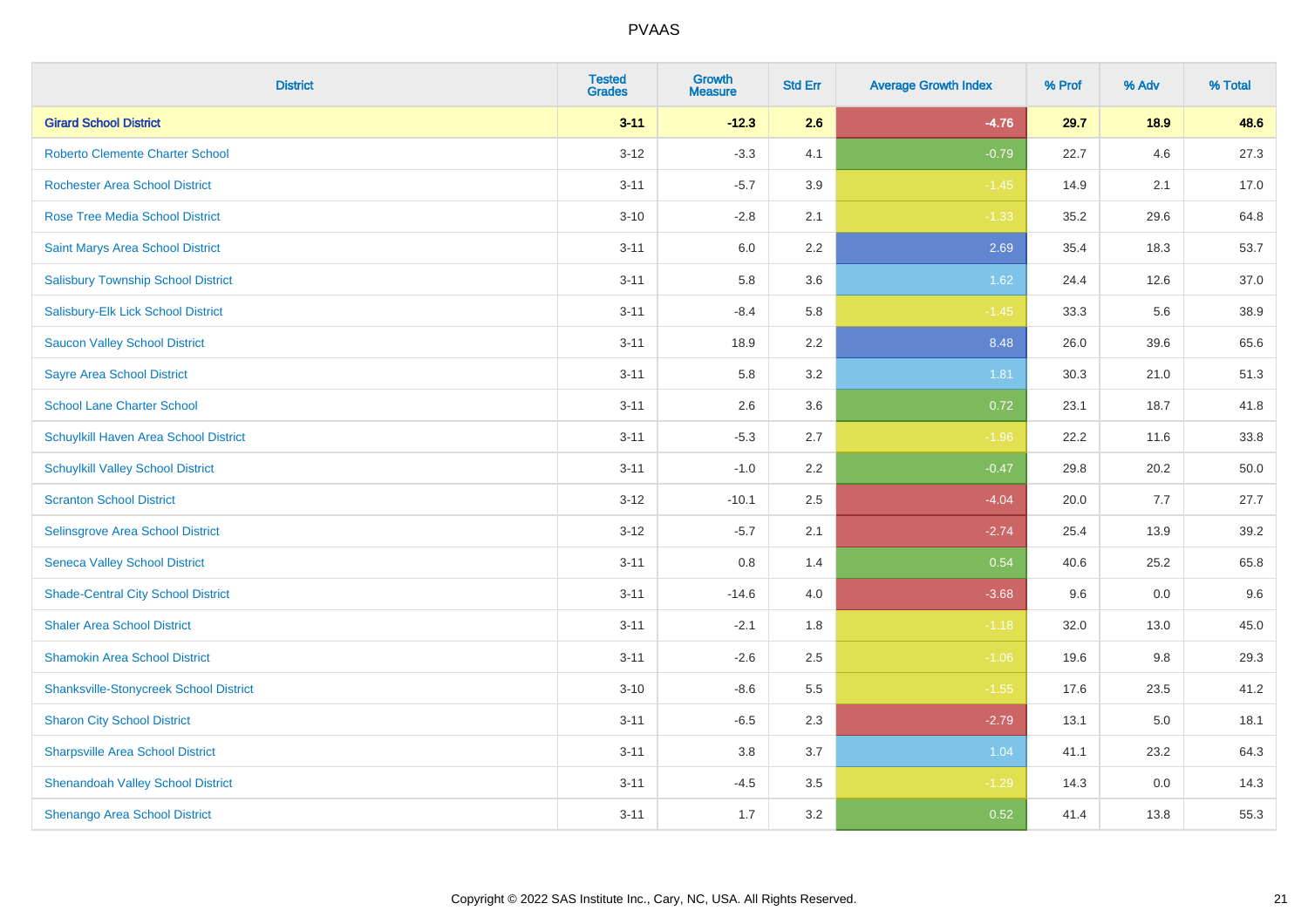| <b>District</b>                            | <b>Tested</b><br><b>Grades</b> | <b>Growth</b><br><b>Measure</b> | <b>Std Err</b> | <b>Average Growth Index</b> | % Prof | % Adv | % Total |
|--------------------------------------------|--------------------------------|---------------------------------|----------------|-----------------------------|--------|-------|---------|
| <b>Girard School District</b>              | $3 - 11$                       | $-12.3$                         | 2.6            | $-4.76$                     | 29.7   | 18.9  | 48.6    |
| <b>Shikellamy School District</b>          | $3 - 10$                       | $-8.3$                          | 2.4            | $-3.42$                     | 20.8   | 18.5  | 39.2    |
| <b>Shippensburg Area School District</b>   | $3 - 11$                       | 0.5                             | 1.8            | 0.26                        | 23.5   | 22.8  | 46.3    |
| <b>Slippery Rock Area School District</b>  | $3 - 11$                       | $-3.8$                          | 2.5            | $-1.56$                     | 30.8   | 21.9  | 52.7    |
| <b>Smethport Area School District</b>      | $3 - 12$                       | 5.8                             | 3.8            | 1.52                        | 24.6   | 20.0  | 44.6    |
| <b>Solanco School District</b>             | $3 - 11$                       | 2.2                             | 1.8            | 1.18                        | 27.2   | 15.0  | 42.3    |
| <b>Somerset Area School District</b>       | $3 - 11$                       | $-7.6$                          | 2.4            | $-3.17$                     | 21.0   | 14.5  | 35.5    |
| <b>Souderton Area School District</b>      | $3 - 11$                       | 18.5                            | 1.4            | 12.86                       | 39.2   | 31.2  | 70.4    |
| South Allegheny School District            | $3 - 11$                       | $-0.9$                          | 3.1            | $-0.30$                     | 23.8   | 2.5   | 26.2    |
| South Butler County School District        | $3 - 10$                       | 6.3                             | 2.2            | 2.80                        | 37.8   | 19.2  | 57.0    |
| <b>South Eastern School District</b>       | $3 - 11$                       | $-1.0$                          | 1.8            | $-0.55$                     | 36.4   | 17.1  | 53.5    |
| South Fayette Township School District     | $3 - 11$                       | 6.0                             | 1.8            | 3.33                        | 32.2   | 38.3  | 70.5    |
| South Middleton School District            | $3 - 11$                       | 4.4                             | 2.2            | 1.95                        | 31.1   | 16.4  | 47.5    |
| <b>South Park School District</b>          | $3 - 11$                       | $-8.8$                          | 2.5            | $-3.46$                     | 28.1   | 17.0  | 45.2    |
| South Side Area School District            | $3 - 11$                       | $-0.6$                          | 3.1            | $-0.19$                     | 24.0   | 28.0  | 52.0    |
| <b>South Western School District</b>       | $3 - 12$                       | 2.5                             | 1.7            | 1.48                        | 36.2   | 19.7  | 55.9    |
| South Williamsport Area School District    | $3 - 10$                       | 0.9                             | 3.1            | 0.31                        | 38.4   | 11.6  | 50.0    |
| <b>Southeast Delco School District</b>     | $3 - 10$                       | 3.9                             | 3.5            | 1.12                        | 18.6   | 3.4   | 22.0    |
| <b>Southeastern Greene School District</b> | $3 - 10$                       | $-2.3$                          | 4.4            | $-0.53$                     | 29.0   | 9.7   | 38.7    |
| Southern Columbia Area School District     | $3 - 11$                       | $-8.5$                          | 3.0            | $-2.83$                     | 30.5   | 12.8  | 43.3    |
| <b>Southern Fulton School District</b>     | $3 - 11$                       | $-5.1$                          | 4.0            | $-1.29$                     | 21.7   | 13.0  | 34.8    |
| Southern Huntingdon County School District | $3 - 11$                       | $-5.9$                          | 3.4            | $-1.76$                     | 32.8   | 4.9   | 37.7    |
| <b>Southern Lehigh School District</b>     | $3 - 11$                       | $-4.1$                          | 2.1            | $-1.94$                     | 39.3   | 28.0  | 67.2    |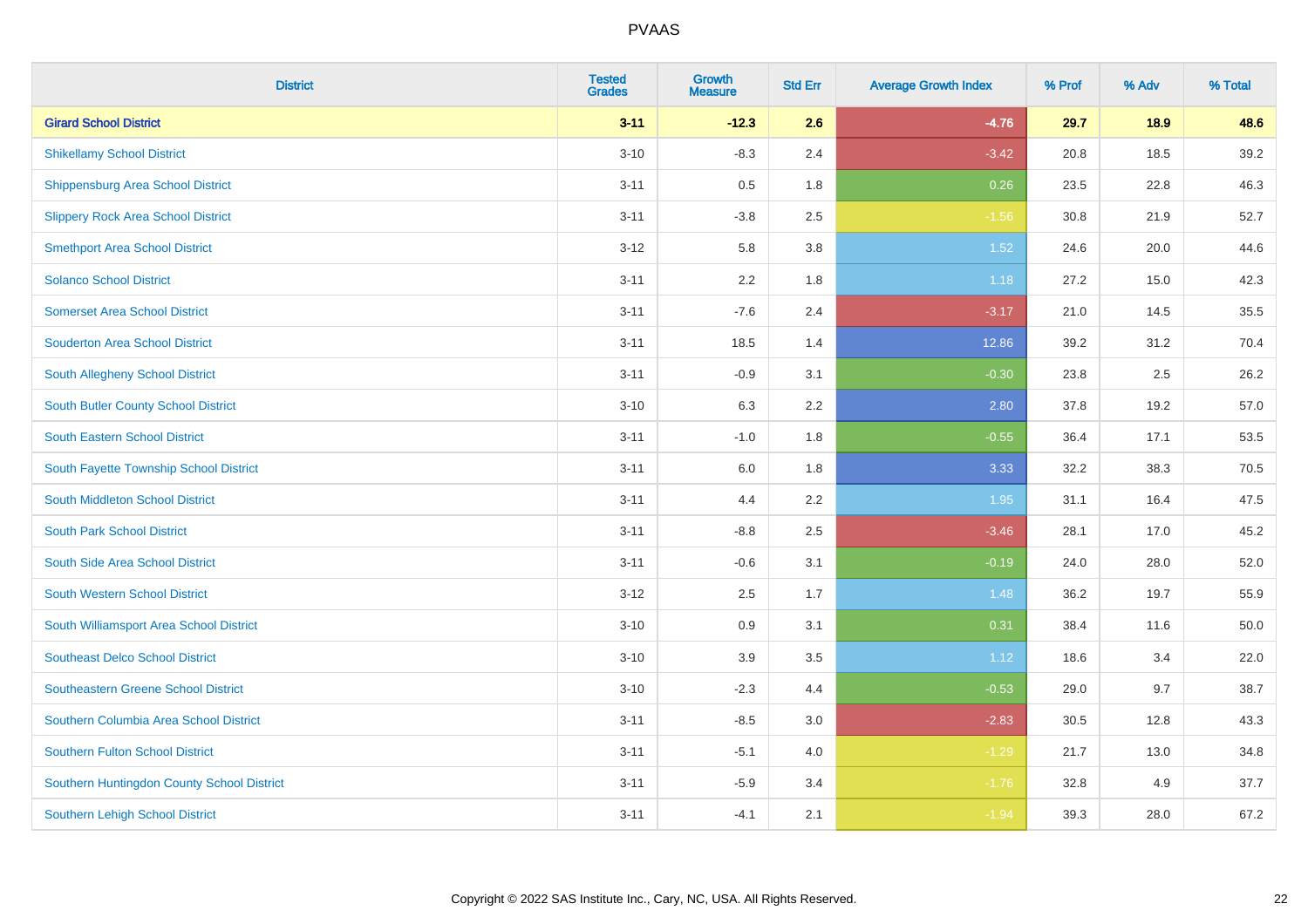| <b>District</b>                              | <b>Tested</b><br><b>Grades</b> | <b>Growth</b><br><b>Measure</b> | <b>Std Err</b> | <b>Average Growth Index</b> | % Prof | % Adv | % Total |
|----------------------------------------------|--------------------------------|---------------------------------|----------------|-----------------------------|--------|-------|---------|
| <b>Girard School District</b>                | $3 - 11$                       | $-12.3$                         | 2.6            | $-4.76$                     | 29.7   | 18.9  | 48.6    |
| Southern Tioga School District               | $3 - 11$                       | $-0.1$                          | 2.8            | $-0.03$                     | 26.3   | 10.3  | 36.6    |
| <b>Southern York County School District</b>  | $3 - 11$                       | 15.5                            | 1.8            | 8.48                        | 37.6   | 29.2  | 66.8    |
| <b>Southmoreland School District</b>         | $3 - 11$                       | $-12.5$                         | 3.1            | $-4.04$                     | 33.3   | 15.5  | 48.8    |
| <b>Spring Cove School District</b>           | $3 - 11$                       | 9.1                             | 2.4            | 3.77                        | 31.8   | 25.4  | 57.1    |
| <b>Spring Grove Area School District</b>     | $3 - 11$                       | 3.9                             | 2.0            | 1.90                        | 30.0   | 23.0  | 53.0    |
| <b>Springfield School District</b>           | $3 - 11$                       | 1.2                             | 1.7            | 0.69                        | 31.8   | 25.2  | 56.9    |
| <b>Springfield Township School District</b>  | $3 - 11$                       | $-3.9$                          | 3.1            | $-1.27$                     | 37.2   | 30.8  | 68.1    |
| <b>Spring-Ford Area School District</b>      | $3 - 11$                       | 16.6                            | 1.2            | 14.02                       | 30.4   | 45.3  | 75.7    |
| <b>State College Area School District</b>    | $3 - 11$                       | 24.5                            | 1.3            | 18.59                       | 31.9   | 46.9  | 78.8    |
| <b>Steel Valley School District</b>          | $3 - 11$                       | 11.1                            | 3.3            | 3.33                        | 34.8   | 10.1  | 44.9    |
| <b>Steelton-Highspire School District</b>    | $3 - 11$                       | $-5.3$                          | 3.2            | $-1.65$                     | 13.9   | 0.0   | 13.9    |
| <b>Sto-Rox School District</b>               | $3 - 10$                       | $-7.0$                          | 3.5            | $-1.99$                     | 3.2    | 0.0   | 3.2     |
| <b>Stroudsburg Area School District</b>      | $3 - 11$                       | $7.5\,$                         | 1.6            | 4.70                        | 30.4   | 18.3  | 48.7    |
| <b>Sugar Valley Rural Charter School</b>     | $3 - 11$                       | $-3.6$                          | 3.7            | $-0.98$                     | 10.3   | 0.0   | 10.3    |
| <b>Sullivan County School District</b>       | $3 - 10$                       | 2.5                             | 4.3            | 0.58                        | 43.6   | 7.7   | 51.3    |
| <b>Susq-Cyber Charter School</b>             | $9 - 11$                       | $-3.2$                          | 5.8            | $-0.54$                     | 23.8   | 4.8   | 28.6    |
| <b>Susquehanna Community School District</b> | $3 - 11$                       | $-4.5$                          | 3.8            | $-1.19$                     | 31.9   | 8.8   | 40.7    |
| Susquehanna Township School District         | $3 - 12$                       | 3.9                             | 2.7            | 1.45                        | 19.0   | 13.1  | 32.0    |
| <b>Susquenita School District</b>            | $3 - 11$                       | $-5.9$                          | 2.6            | $-2.28$                     | 30.6   | 13.9  | 44.4    |
| <b>Tacony Academy Charter School</b>         | $3 - 11$                       | $-12.9$                         | 3.3            | $-3.90$                     | 8.6    | 1.4   | 10.0    |
| <b>Tamaqua Area School District</b>          | $3 - 12$                       | 6.5                             | 2.4            | 2.72                        | 34.3   | 17.5  | 51.8    |
| <b>Tech Freire Charter School</b>            | $9 - 11$                       | 0.7                             | 2.5            | 0.27                        | 3.6    | 0.0   | 3.6     |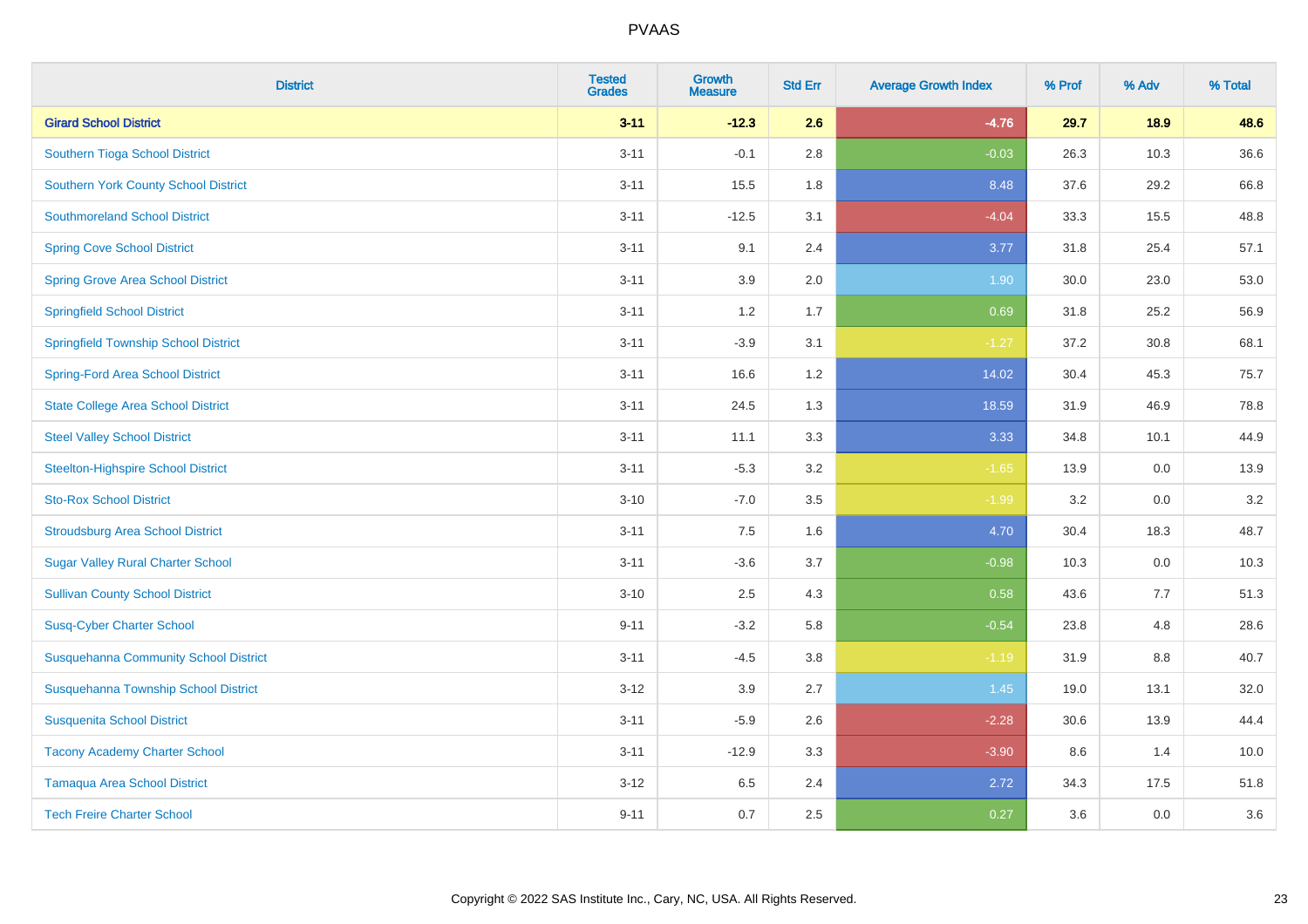| <b>District</b>                               | <b>Tested</b><br><b>Grades</b> | <b>Growth</b><br><b>Measure</b> | <b>Std Err</b> | <b>Average Growth Index</b> | % Prof | % Adv   | % Total |
|-----------------------------------------------|--------------------------------|---------------------------------|----------------|-----------------------------|--------|---------|---------|
| <b>Girard School District</b>                 | $3 - 11$                       | $-12.3$                         | 2.6            | $-4.76$                     | 29.7   | 18.9    | 48.6    |
| <b>Tidioute Community Charter School</b>      | $3 - 11$                       | 0.8                             | 4.4            | 0.19                        | 18.1   | 6.9     | 25.0    |
| <b>Titusville Area School District</b>        | $3 - 11$                       | $-5.0$                          | 2.5            | $-1.98$                     | 26.5   | 6.8     | 33.3    |
| <b>Towanda Area School District</b>           | $3 - 11$                       | $-4.0$                          | 2.6            | $-1.52$                     | 24.8   | $9.9\,$ | 34.8    |
| <b>Tredyffrin-Easttown School District</b>    | $3 - 10$                       | 8.7                             | 2.4            | 3.57                        | 35.2   | 35.8    | 71.0    |
| <b>Trinity Area School District</b>           | $3 - 11$                       | $-8.7$                          | 1.8            | $-4.87$                     | 20.9   | 9.8     | 30.8    |
| <b>Tri-Valley School District</b>             | $3 - 10$                       | $-2.7$                          | 3.9            | $-0.69$                     | 31.0   | 9.5     | 40.5    |
| <b>Troy Area School District</b>              | $3 - 10$                       | $-4.7$                          | 3.2            | $-1.46$                     | 22.8   | 16.5    | 39.2    |
| <b>Tulpehocken Area School District</b>       | $3 - 12$                       | 1.0                             | 4.9            | 0.20                        | 11.5   | 23.1    | 34.6    |
| <b>Tunkhannock Area School District</b>       | $3 - 11$                       | 1.4                             | 2.0            | 0.71                        | 29.8   | 18.1    | 47.9    |
| <b>Turkeyfoot Valley Area School District</b> | $3 - 12$                       | $-15.4$                         | 5.8            | $-2.66$                     | 3.8    | 3.8     | 7.6     |
| <b>Tuscarora School District</b>              | $3 - 11$                       | 13.4                            | 2.2            | 6.20                        | 37.1   | 26.3    | 63.4    |
| <b>Tussey Mountain School District</b>        | $3 - 12$                       | $-13.0$                         | 3.3            | $-3.93$                     | 11.1   | $3.2\,$ | 14.3    |
| <b>Twin Valley School District</b>            | $3 - 12$                       | $-3.2$                          | 1.9            | $-1.68$                     | 38.8   | 19.8    | 58.6    |
| <b>Tyrone Area School District</b>            | $3 - 12$                       | 29.2                            | 2.3            | 12.86                       | 36.6   | 29.1    | 65.7    |
| <b>Union Area School District</b>             | $3 - 11$                       | $-6.5$                          | 3.8            | $-1.70$                     | 30.6   | 12.2    | 42.9    |
| <b>Union City Area School District</b>        | $3 - 12$                       | $-8.7$                          | 3.3            | $-2.59$                     | 29.7   | 10.9    | 40.6    |
| <b>Union School District</b>                  | $3 - 12$                       | 2.5                             | 3.7            | 0.69                        | 17.9   | 10.4    | 28.4    |
| <b>Uniontown Area School District</b>         | $3 - 11$                       | $-2.8$                          | 3.1            | $-0.91$                     | 31.7   | 7.3     | 39.0    |
| <b>Unionville-Chadds Ford School District</b> | $3 - 11$                       | 15.8                            | 1.7            | 9.12                        | 31.2   | 48.0    | 79.2    |
| <b>United School District</b>                 | $3 - 11$                       | 6.3                             | 3.3            | 1.89                        | 38.8   | 16.3    | 55.0    |
| <b>Universal Audenried Charter School</b>     | $9 - 11$                       | $-3.8$                          | 2.5            | $-1.53$                     | 3.0    | 0.5     | 3.5     |
| <b>Upper Adams School District</b>            | $3 - 11$                       | 0.9                             | 2.5            | 0.37                        | 33.0   | 17.0    | 50.0    |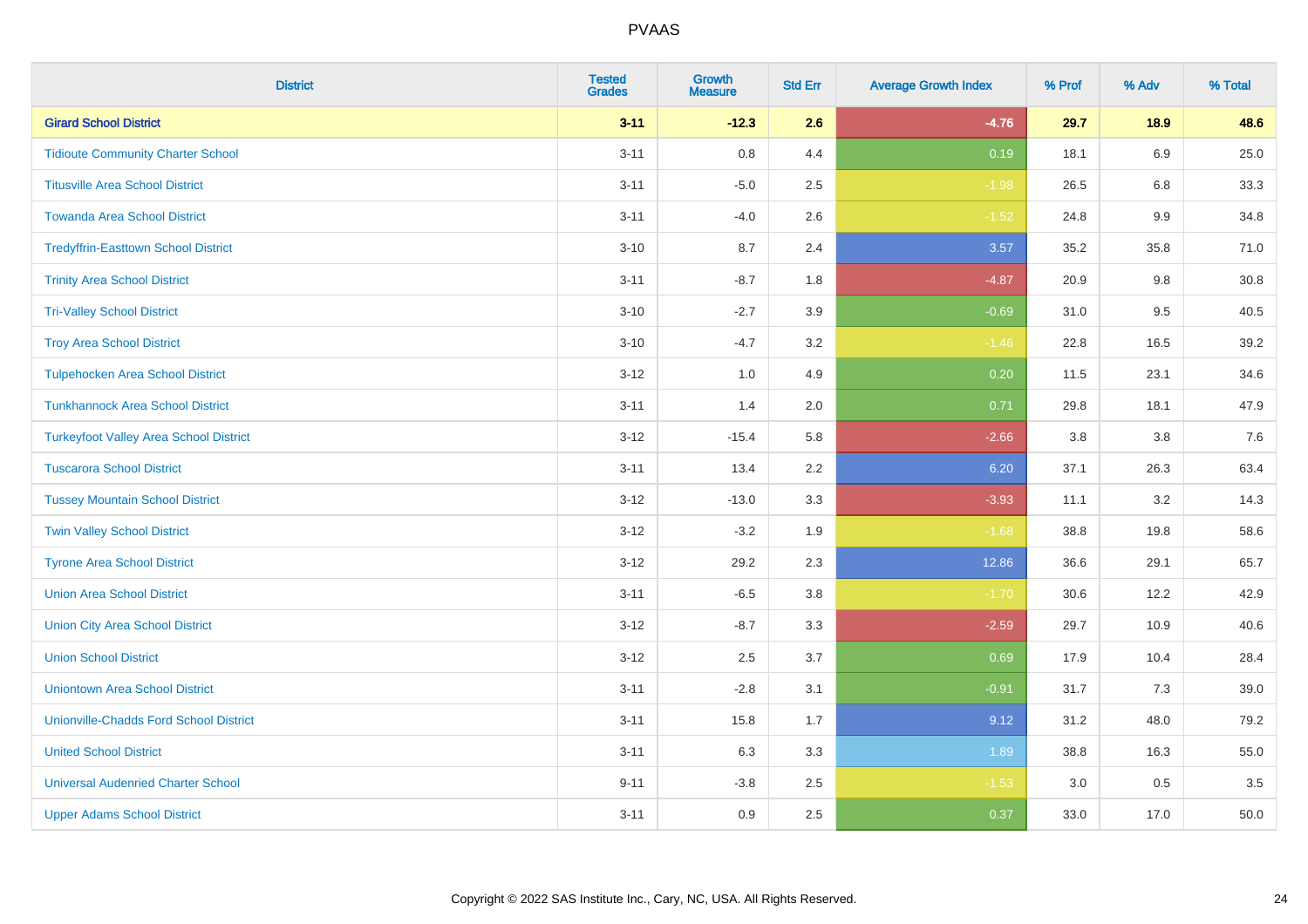| <b>District</b>                                | <b>Tested</b><br><b>Grades</b> | Growth<br><b>Measure</b> | <b>Std Err</b> | <b>Average Growth Index</b> | % Prof | % Adv | % Total |
|------------------------------------------------|--------------------------------|--------------------------|----------------|-----------------------------|--------|-------|---------|
| <b>Girard School District</b>                  | $3 - 11$                       | $-12.3$                  | 2.6            | $-4.76$                     | 29.7   | 18.9  | 48.6    |
| <b>Upper Darby School District</b>             | $3 - 12$                       | 11.2                     | 1.4            | 8.28                        | 23.8   | 11.8  | 35.6    |
| <b>Upper Dauphin Area School District</b>      | $3 - 11$                       | 16.5                     | 5.1            | 3.26                        | 37.5   | 26.8  | 64.3    |
| <b>Upper Dublin School District</b>            | $3 - 12$                       | 2.1                      | 1.8            | 1.19                        | 34.7   | 30.0  | 64.7    |
| <b>Upper Merion Area School District</b>       | $3 - 11$                       | 14.0                     | 2.0            | 7.15                        | 34.4   | 32.6  | 67.0    |
| <b>Upper Moreland Township School District</b> | $3 - 11$                       | 1.1                      | 2.0            | 0.56                        | 24.8   | 26.6  | 51.3    |
| <b>Upper Perkiomen School District</b>         | $3 - 11$                       | 5.7                      | 1.9            | 3.04                        | 25.4   | 19.9  | 45.4    |
| <b>Upper Saint Clair School District</b>       | $3 - 11$                       | 13.8                     | 1.8            | 7.86                        | 32.2   | 44.5  | 76.7    |
| Urban Pathways 6-12 Charter School             | $6 - 11$                       | $-4.1$                   | 5.7            | $-0.72$                     | 0.0    | 0.0   | $0.0\,$ |
| <b>Valley Grove School District</b>            | $3 - 10$                       | $-4.0$                   | 5.5            | $-0.72$                     | 68.4   | 15.8  | 84.2    |
| <b>Valley View School District</b>             | $3 - 11$                       | 9.3                      | 2.2            | 4.18                        | 26.6   | 23.1  | 49.7    |
| <b>Wallenpaupack Area School District</b>      | $3 - 11$                       | 8.8                      | 2.1            | 4.28                        | 28.5   | 18.9  | 47.4    |
| <b>Wallingford-Swarthmore School District</b>  | $3 - 10$                       | 5.0                      | $2.2\,$        | 2.25                        | 33.3   | 37.1  | 70.4    |
| <b>Warren County School District</b>           | $3 - 11$                       | $-0.1$                   | 1.6            | $-0.06$                     | 26.7   | 9.7   | 36.4    |
| <b>Warrior Run School District</b>             | $3 - 11$                       | 10.5                     | 2.7            | 3.86                        | 34.1   | 16.8  | 50.9    |
| <b>Warwick School District</b>                 | $3 - 11$                       | 21.7                     | 1.8            | 11.76                       | 27.7   | 36.3  | 64.0    |
| <b>Washington School District</b>              | $3 - 11$                       | $-15.9$                  | 2.9            | $-5.44$                     | 12.9   | 1.7   | 14.7    |
| <b>Wattsburg Area School District</b>          | $3 - 11$                       | 1.0                      | 2.7            | 0.36                        | 20.4   | 12.4  | 32.7    |
| <b>Wayne Highlands School District</b>         | $3 - 11$                       | 22.5                     | 2.5            | 9.16                        | 33.8   | 40.4  | 74.2    |
| <b>Waynesboro Area School District</b>         | $3 - 12$                       | $3.0\,$                  | 1.8            | 1.67                        | 26.0   | 23.5  | 49.5    |
| <b>Weatherly Area School District</b>          | $3 - 11$                       | $-5.8$                   | 4.0            | $-1.44$                     | 32.1   | 8.9   | 41.1    |
| <b>Wellsboro Area School District</b>          | $3 - 11$                       | $-6.3$                   | 3.0            | $-2.08$                     | 24.4   | 13.4  | 37.8    |
| <b>West Allegheny School District</b>          | $3 - 12$                       | 8.6                      | 2.0            | 4.34                        | 37.3   | 27.2  | 64.5    |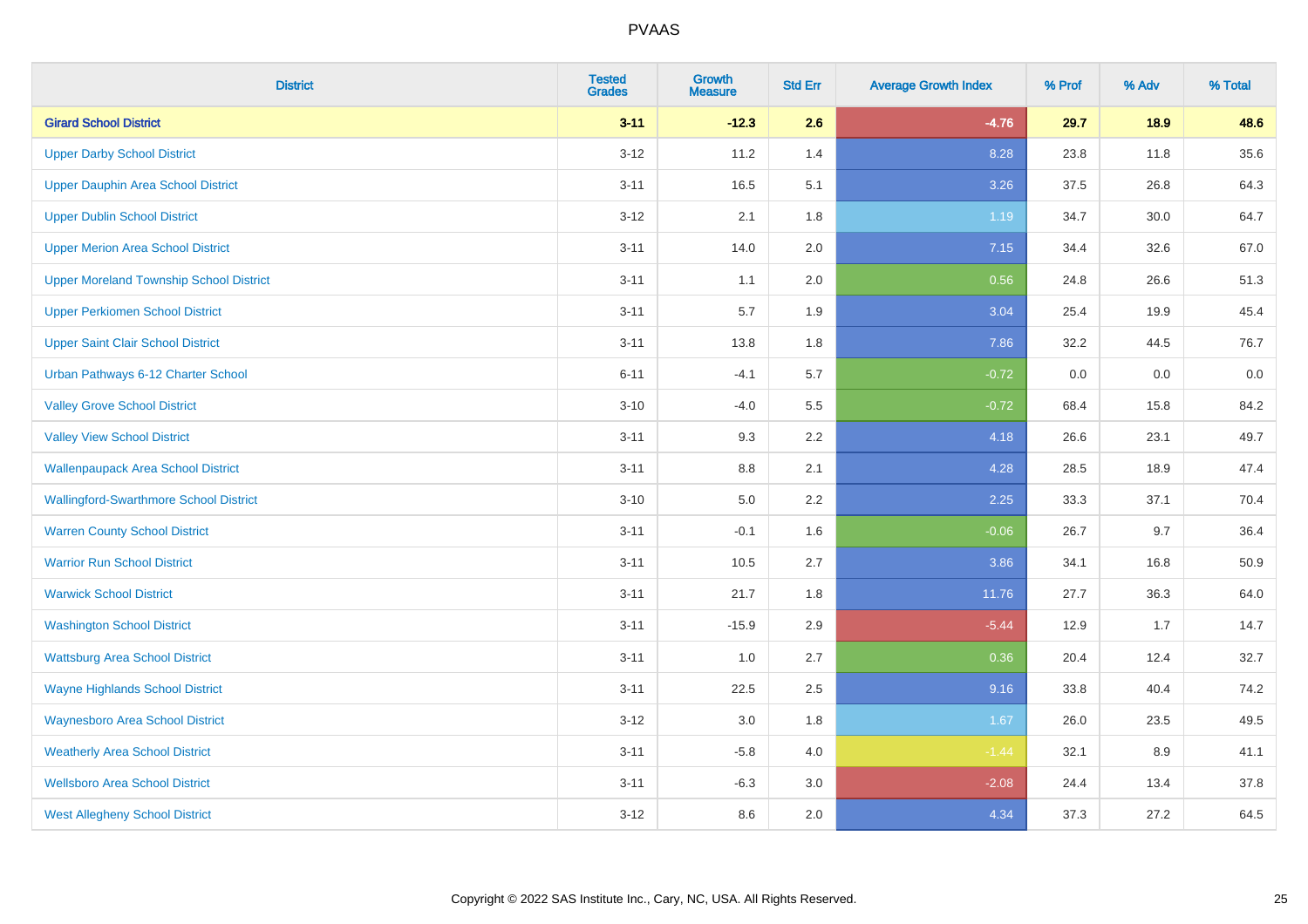| <b>District</b>                                 | <b>Tested</b><br><b>Grades</b> | <b>Growth</b><br><b>Measure</b> | <b>Std Err</b> | <b>Average Growth Index</b> | % Prof | % Adv | % Total |
|-------------------------------------------------|--------------------------------|---------------------------------|----------------|-----------------------------|--------|-------|---------|
| <b>Girard School District</b>                   | $3 - 11$                       | $-12.3$                         | 2.6            | $-4.76$                     | 29.7   | 18.9  | 48.6    |
| <b>West Branch Area School District</b>         | $3 - 11$                       | 17.0                            | 3.3            | 5.20                        | 47.1   | 19.1  | 66.2    |
| <b>West Chester Area School District</b>        | $3 - 11$                       | $-2.1$                          | 1.2            | $-1.83$                     | 36.4   | 23.2  | 59.6    |
| <b>West Greene School District</b>              | $3 - 11$                       | $-8.1$                          | 3.9            | $-2.08$                     | 31.0   | 11.9  | 42.9    |
| West Jefferson Hills School District            | $3 - 11$                       | 1.9                             | 1.9            | 0.99                        | 34.8   | 27.3  | 62.1    |
| <b>West Middlesex Area School District</b>      | $3 - 10$                       | $-7.4$                          | 3.5            | $-2.11$                     | 32.0   | 9.6   | 41.6    |
| <b>West Mifflin Area School District</b>        | $3 - 12$                       | $-11.9$                         | 2.5            | $-4.77$                     | 15.9   | 4.0   | 19.9    |
| <b>West Perry School District</b>               | $3 - 11$                       | 11.0                            | 2.3            | 4.76                        | 26.9   | 20.5  | 47.4    |
| <b>West Shore School District</b>               | $3 - 12$                       | 2.2                             | 1.3            | 1.68                        | 31.8   | 15.2  | 47.1    |
| <b>West Side CTC</b>                            | $9 - 10$                       | $-32.0$                         | 3.9            | $-8.16$                     | 5.9    | 0.0   | 5.9     |
| <b>West York Area School District</b>           | $3 - 12$                       | $-9.8$                          | 2.7            | $-3.57$                     | 21.9   | 10.9  | 32.8    |
| <b>Western Beaver County School District</b>    | $3 - 11$                       | $-9.3$                          | 4.2            | $-2.20$                     | 45.1   | 3.9   | 49.0    |
| <b>Western Wayne School District</b>            | $3 - 11$                       | 3.6                             | 2.6            | 1.39                        | 30.8   | 16.2  | 47.0    |
| <b>Westinghouse Arts Academy Charter School</b> | $9 - 10$                       | $-6.0$                          | 3.3            | $-1.81$                     | 20.2   | 8.9   | 29.1    |
| <b>Westmont Hilltop School District</b>         | $3 - 11$                       | $-1.0$                          | 2.8            | $-0.36$                     | 33.3   | 14.7  | 48.0    |
| <b>Whitehall-Coplay School District</b>         | $3 - 11$                       | 11.8                            | 1.7            | 7.06                        | 32.3   | 21.7  | 54.0    |
| <b>Wilkes-Barre Area School District</b>        | $3 - 11$                       | $-12.4$                         | 2.4            | $-5.18$                     | 14.2   | 3.7   | 17.9    |
| <b>William Penn School District</b>             | $3 - 12$                       | 7.0                             | 1.9            | 3.61                        | 14.0   | 7.2   | 21.3    |
| <b>Williams Valley School District</b>          | $3 - 11$                       | 2.6                             | 3.7            | 0.69                        | 17.0   | 5.1   | 22.0    |
| <b>Williamsburg Community School District</b>   | $3 - 11$                       | $-16.9$                         | 4.1            | $-4.14$                     | 22.4   | 0.0   | 22.4    |
| <b>Williamsport Area School District</b>        | $3 - 11$                       | $-11.7$                         | 1.4            | $-8.29$                     | 18.2   | 10.5  | 28.7    |
| Wilmington Area School District                 | $3 - 11$                       | 11.1                            | 3.3            | 3.37                        | 29.8   | 26.2  | 56.0    |
| <b>Wilson Area School District</b>              | $3 - 11$                       | $-0.3$                          | 2.4            | $-0.12$                     | 35.4   | 14.6  | 50.0    |